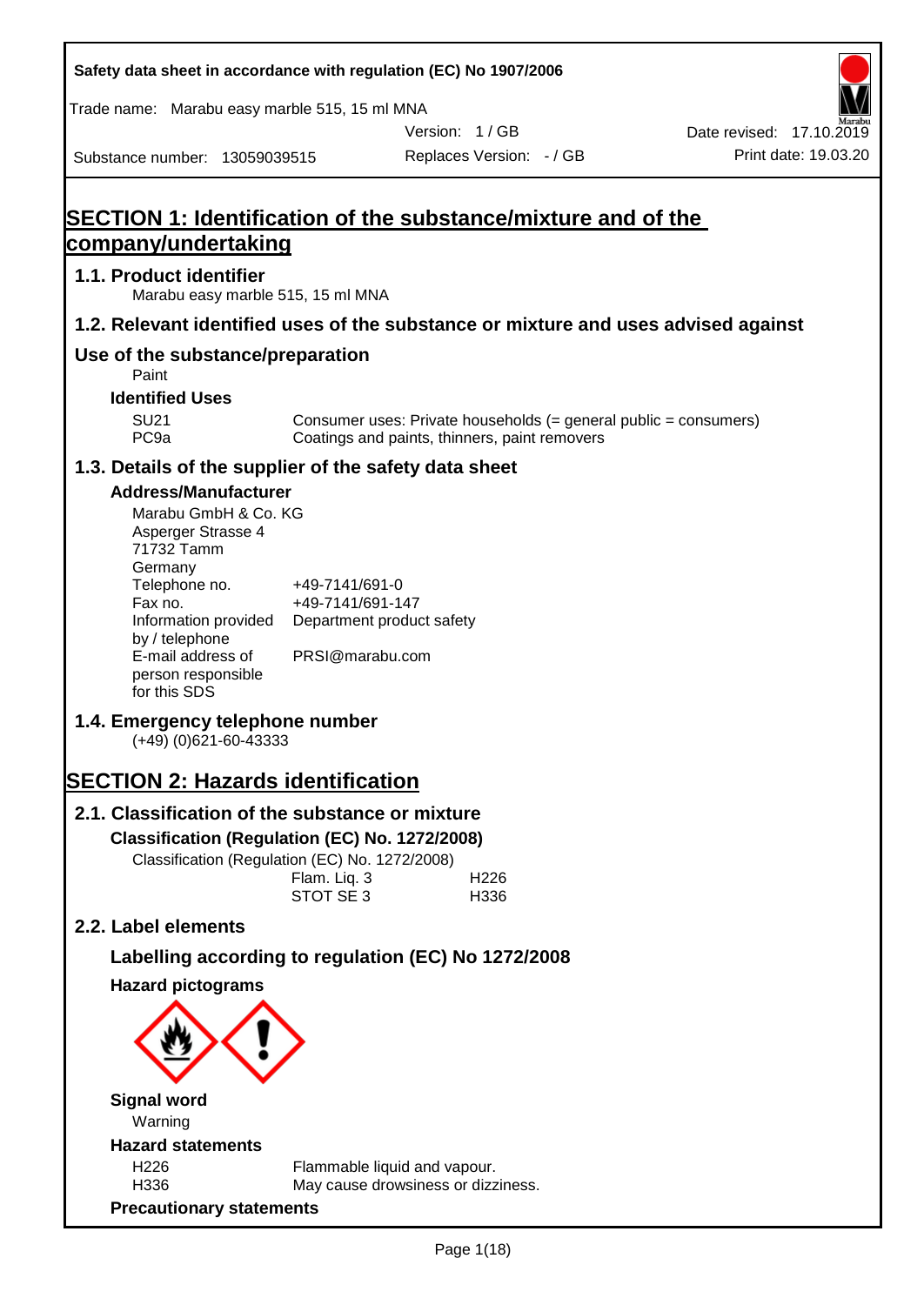| Safety data sheet in accordance with regulation (EC) No 1907/2006               |                               |                                                       |                          |    |      |                                                                           |
|---------------------------------------------------------------------------------|-------------------------------|-------------------------------------------------------|--------------------------|----|------|---------------------------------------------------------------------------|
| Trade name: Marabu easy marble 515, 15 ml MNA                                   |                               |                                                       |                          |    |      |                                                                           |
|                                                                                 |                               | Version: 1/GB                                         |                          |    |      | Date revised: 17.10.2019                                                  |
| Substance number: 13059039515                                                   |                               |                                                       | Replaces Version: - / GB |    |      | Print date: 19.03.20                                                      |
| P <sub>101</sub>                                                                |                               |                                                       |                          |    |      | If medical advice is needed, have product container or label at hand.     |
| P <sub>102</sub>                                                                |                               | Keep out of reach of children.                        |                          |    |      |                                                                           |
| P210                                                                            | sources. No smoking.          |                                                       |                          |    |      | Keep away from heat, hot surfaces, sparks, open flames and other ignition |
| P271                                                                            |                               | Use only outdoors or in a well-ventilated area.       |                          |    |      |                                                                           |
| P405                                                                            | Store locked up.              |                                                       |                          |    |      |                                                                           |
| P501.9                                                                          |                               | Dispose of contents / container as problematic waste. |                          |    |      |                                                                           |
| Hazardous component(s) to be indicated on label (Regulation (EC) No. 1272/2008) |                               |                                                       |                          |    |      |                                                                           |
| contains                                                                        |                               | 2-Methoxy-1-methylethyl acetate; 1-Methoxy-2-propanol |                          |    |      | Hydrocarbons, C9-C11, n-alkanes, isoalkanes, cyclics, < 2% aromatics;     |
| 2.3. Other hazards                                                              |                               |                                                       |                          |    |      |                                                                           |
| No special hazards have to be mentioned.                                        |                               |                                                       |                          |    |      |                                                                           |
| <b>SECTION 3: Composition/information on ingredients</b>                        |                               |                                                       |                          |    |      |                                                                           |
| 3.2. Mixtures                                                                   |                               |                                                       |                          |    |      |                                                                           |
| <b>Chemical characterization</b>                                                |                               |                                                       |                          |    |      |                                                                           |
| Paint based on alkyd resins and on solvents                                     |                               |                                                       |                          |    |      |                                                                           |
| <b>Hazardous ingredients</b>                                                    |                               |                                                       |                          |    |      |                                                                           |
| 1-Methoxy-2-propanol                                                            |                               |                                                       |                          |    |      |                                                                           |
| CAS No.                                                                         | 107-98-2                      |                                                       |                          |    |      |                                                                           |
| EINECS no.<br>Registration no.                                                  | 203-539-1<br>01-2119457435-35 |                                                       |                          |    |      |                                                                           |
| Concentration                                                                   | $>=$                          | 25                                                    | $\lt$                    | 50 | $\%$ |                                                                           |
| Classification (Regulation (EC) No. 1272/2008)                                  |                               |                                                       |                          |    |      |                                                                           |
|                                                                                 | STOT SE 3                     |                                                       | H336                     |    |      |                                                                           |
|                                                                                 | Flam. Liq. 3                  |                                                       | H <sub>226</sub>         |    |      |                                                                           |
| 2-Methoxy-1-methylethyl acetate                                                 |                               |                                                       |                          |    |      |                                                                           |
| CAS No.                                                                         | 108-65-6                      |                                                       |                          |    |      |                                                                           |
| EINECS no.                                                                      | 203-603-9                     |                                                       |                          |    |      |                                                                           |
| Registration no.<br>Concentration                                               | 01-2119475791-29<br>$>=$      | 10                                                    | $\prec$                  | 20 | %    |                                                                           |
|                                                                                 |                               |                                                       |                          |    |      |                                                                           |
| Classification (Regulation (EC) No. 1272/2008)                                  |                               |                                                       |                          |    |      |                                                                           |
|                                                                                 | Flam. Liq. 3<br>STOT SE 3     |                                                       | H <sub>226</sub><br>H336 |    |      |                                                                           |
|                                                                                 |                               |                                                       |                          |    |      |                                                                           |
| Hydrocarbons, C9-C11, n-alkanes, isoalkanes, cyclics, < 2% aromatics<br>CAS No. |                               |                                                       |                          |    |      |                                                                           |
| EINECS no.                                                                      | 64742-48-9<br>265-150-3       |                                                       |                          |    |      |                                                                           |
| Registration no.                                                                |                               | 01-2119463258-33 (LIST NUMBER 919-857-5)              |                          |    |      |                                                                           |
| Concentration                                                                   | $>=$                          | 10                                                    | $\lt$                    | 20 | %    |                                                                           |
| Classification (Regulation (EC) No. 1272/2008)                                  |                               |                                                       |                          |    |      |                                                                           |
|                                                                                 | Asp. Tox. 1                   |                                                       | H304                     |    |      |                                                                           |
|                                                                                 | Flam. Liq. 3<br>STOT SE 3     |                                                       | H <sub>226</sub><br>H336 |    |      |                                                                           |
|                                                                                 |                               |                                                       | <b>EUH066</b>            |    |      |                                                                           |
|                                                                                 |                               |                                                       |                          |    |      |                                                                           |
| 2-Butoxyethyl acetate                                                           |                               |                                                       |                          |    |      |                                                                           |
| CAS No.<br>EINECS no.                                                           | 112-07-2                      |                                                       |                          |    |      |                                                                           |
|                                                                                 | 203-933-3                     |                                                       |                          |    |      |                                                                           |

Г

 $\overline{\mathbf{1}}$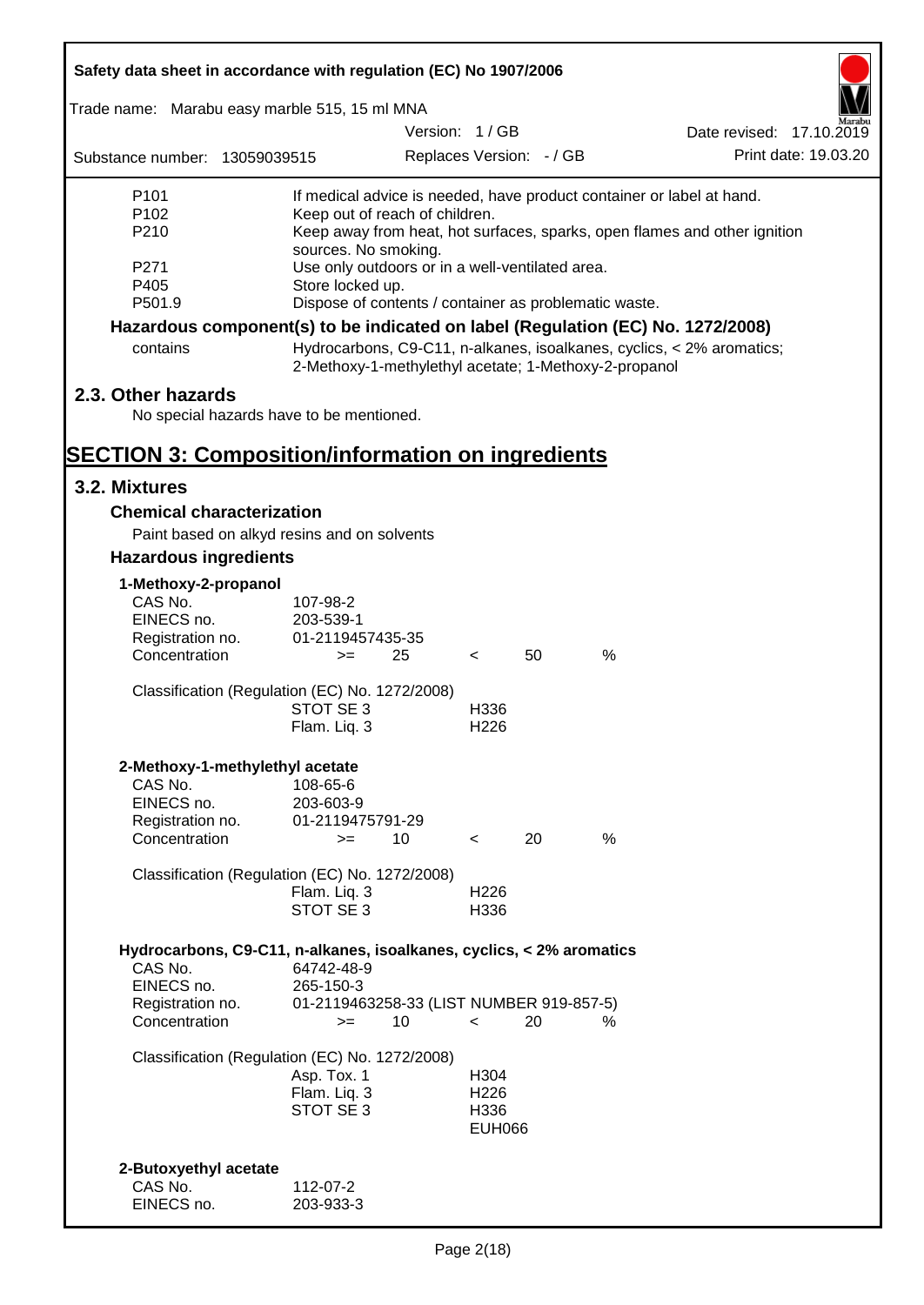# **Safety data sheet in accordance with regulation (EC) No 1907/2006** Substance number: 13059039515 Version: 1 / GB Replaces Version:  $-$  / GB Print date: 19.03.20 Date revised: 17.10.2019 Trade name: Marabu easy marble 515, 15 ml MNA Registration no. 01-2119475112-47  $\text{Concentration}$   $\geq$  1 < 10 % Classification (Regulation (EC) No. 1272/2008) Acute Tox. 4 H332 Acute Tox. 4 H312 Acute Tox. 4 H302 **2-Methoxypropanol** CAS No. 1589-47-5 EINECS no. 216-455-5  $\text{Concentration}$   $\rightarrow$  0.1 < 0.3 % Classification (Regulation (EC) No. 1272/2008) Skin Irrit. 2 H315 STOT SE 3 H335 Repr. 1B H360D Flam. Liq. 3 H226 Eye Dam. 1 H318

# **SECTION 4: First aid measures**

# **4.1. Description of first aid measures**

# **General information**

In all cases of doubt, or when symptoms persist, seek medical attention. Never give anything by mouth to an unconscious person. If unconscious place in recovery position and seek medical advice.

## **After inhalation**

Remove to fresh air, keep patient warm and at rest. If breathing is irregular or stopped, administer artificial respiration.

## **After skin contact**

Remove contaminated clothing. Wash skin thoroughly with soap and water or use recognised skin cleanser. Do NOT use solvents or thinners.

## **After eye contact**

Remove contact lenses, irrigate copiously with clean, fresh water, holding the eyelids apart for at least 10 minutes and seek immediate medical advice.

#### **After ingestion**

If accidentally swallowed rinse the mouth with plenty of water (only if the person is conscious) and obtain immediate medical attention. Keep at rest. Do NOT induce vomiting.

# **4.2. Most important symptoms and effects, both acute and delayed**

Until now no symptoms known so far.

# **4.3. Indication of any immediate medical attention and special treatment needed**

# **Hints for the physician / treatment**

Treat symptomatically

# **SECTION 5: Firefighting measures**

# **5.1. Extinguishing media**

# **Suitable extinguishing media**

Recommended: alcohol resistant foam, CO2, powders, water spray/mist, Not be used for safety reasons: water jet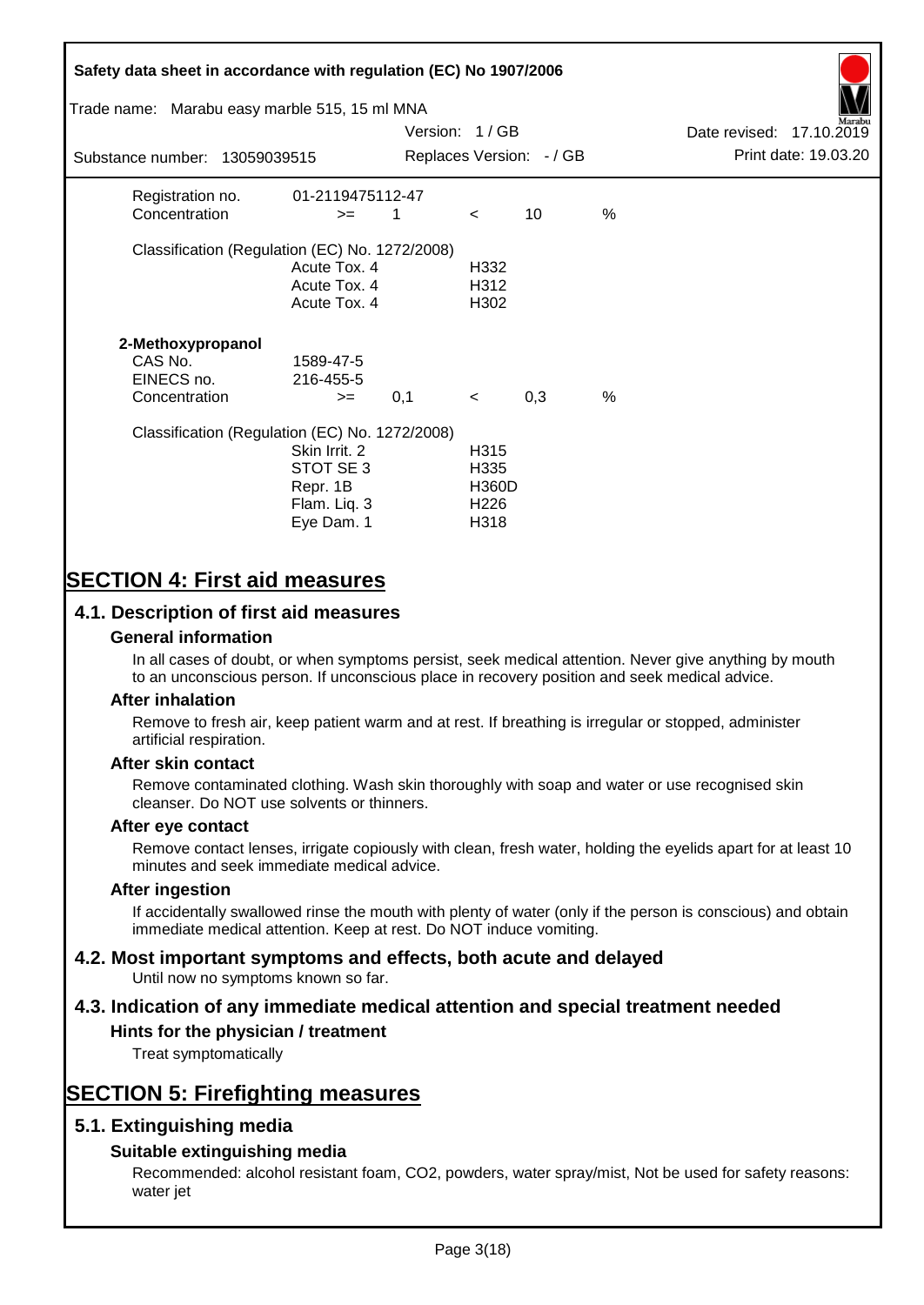## **Safety data sheet in accordance with regulation (EC) No 1907/2006**

Trade name: Marabu easy marble 515, 15 ml MNA

Version: 1 / GB

Replaces Version: - / GB Print date: 19.03.20 Date revised: 17.10.2

Substance number: 13059039515

# **5.2. Special hazards arising from the substance or mixture**

In the event of fire the following can be released: Carbon dioxide (CO2); Carbon monoxide (CO); dense black smoke; Nitrogen oxides (NOx)

# **5.3. Advice for firefighters**

## **Special protective equipment for fire-fighting**

Cool closed containers exposed to fire with water. Do not allow run-off from fire fighting to enter drains or water courses.

# **SECTION 6: Accidental release measures**

## **6.1. Personal precautions, protective equipment and emergency procedures**

Exclude sources of ignition and ventilate the area. Avoid breathing vapours. Refer to protective measures listed in Sections 7 and 8.

#### **6.2. Environmental precautions**

Do not allow to enter drains or waterways. If the product contaminates lakes, rivers or sewage, inform appropriate authorities in accordance with local regulations.

#### **6.3. Methods and material for containment and cleaning up**

Contain and collect spillage with non-combustible absorbent materials, e.g. sand, earth, vermiculite, diatomaceous earth and place in container for disposal according to local regulations (see section 13). Clean preferably with a detergent - avoid use of solvents.

#### **6.4. Reference to other sections**

Information regarding Safe handling, see Section 7. Information regarding personal protective measures, see Section 8. Information regarding waste disposal, see Section 13.

# **SECTION 7: Handling and storage**

## **7.1. Precautions for safe handling**

## **Advice on safe handling**

Prevent the creation of flammable or explosive concentrations of vapour in air and avoid vapour concentration higher than the occupational exposure limits. In addition, the product should only be used in areas from which all naked lights and other sources of ignition have been excluded. Electrical equipment should be protected to the appropriate standard. Mixture may charge electrostatically: always use earthing leads when transferring from one container to another. Operators should wear anti-static footwear and clothing and floors should be of the conducting type. Isolate from sources of heat, sparks and open flame. No sparking tools should be used. Avoid skin and eye contact. Avoid the inhalation of particulates and spray mist arising from the application of this mixture. Smoking, eating and drinking shall be prohibited in application area. For personal protection see Section 8. Never use pressure to empty: container is not a pressure vessel. Always keep in containers of same material as the original one. Comply with the health and safety at work laws. Do not allow to enter drains or water courses.

## **Advice on protection against fire and explosion**

Vapours are heavier than air and may spread along floors. Vapours may form explosive mixtures with air.

# **Classification of fires / temperature class / Ignition group / Dust explosion class**

Classification of fires B (Combustible liquid substances) Temperature class T4

# **7.2. Conditions for safe storage, including any incompatibilities Requirements for storage rooms and vessels**

Electrical installations/working materials must comply with the local applied technological safety standards. Storage rooms in which filling operations take place must have a conducting floor. Store in accordance with national regulation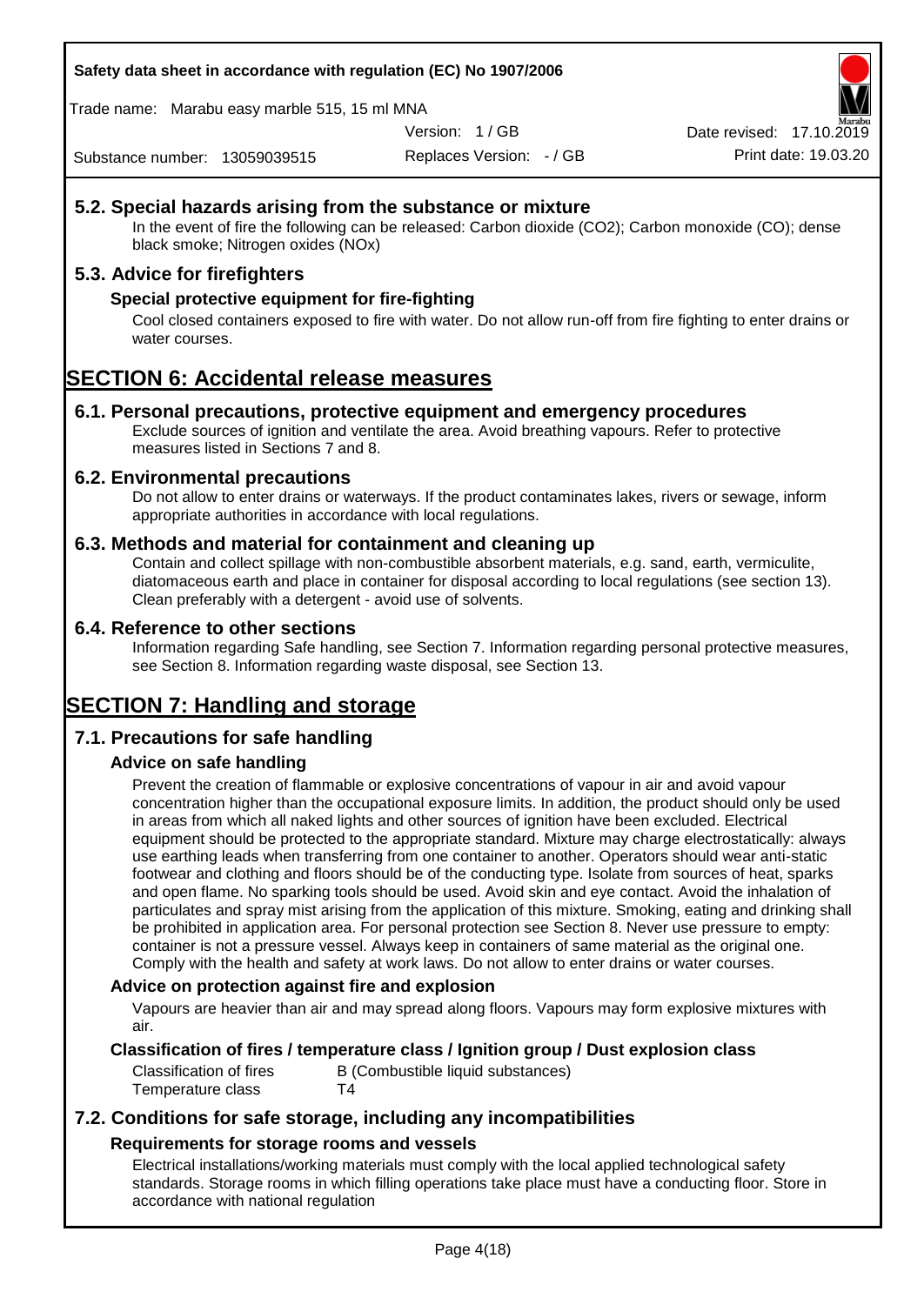| Safety data sheet in accordance with regulation (EC) No 1907/2006                                                                                                                                                                                  |                            |                                        |            |                  |                          |
|----------------------------------------------------------------------------------------------------------------------------------------------------------------------------------------------------------------------------------------------------|----------------------------|----------------------------------------|------------|------------------|--------------------------|
| Trade name: Marabu easy marble 515, 15 ml MNA                                                                                                                                                                                                      |                            |                                        |            |                  |                          |
|                                                                                                                                                                                                                                                    |                            | Version: 1/GB                          |            |                  | Date revised: 17.10.2019 |
| Substance number: 13059039515                                                                                                                                                                                                                      |                            | Replaces Version: - / GB               |            |                  | Print date: 19.03.20     |
| Hints on storage assembly                                                                                                                                                                                                                          |                            |                                        |            |                  |                          |
| Store away from oxidising agents, from strongly alkaline and strongly acid materials.                                                                                                                                                              |                            |                                        |            |                  |                          |
| Further information on storage conditions                                                                                                                                                                                                          |                            |                                        |            |                  |                          |
| Observe label precautions. Store between 15 and 30 °C in a dry, well ventilated place away from                                                                                                                                                    |                            |                                        |            |                  |                          |
| sources of heat and direct sunlight. Keep container tightly closed. Keep away from sources of ignition.<br>No smoking. Prevent unauthorised access. Containers which are opened must be carefully resealed and<br>kept upright to prevent leakage. |                            |                                        |            |                  |                          |
| 7.3. Specific end use(s)<br>Paint                                                                                                                                                                                                                  |                            |                                        |            |                  |                          |
| <b>SECTION 8: Exposure controls/personal protection</b>                                                                                                                                                                                            |                            |                                        |            |                  |                          |
| 8.1. Control parameters                                                                                                                                                                                                                            |                            |                                        |            |                  |                          |
| <b>Exposure limit values</b>                                                                                                                                                                                                                       |                            |                                        |            |                  |                          |
| 2-Methoxy-1-methylethyl acetate<br>List                                                                                                                                                                                                            | EH40                       |                                        |            |                  |                          |
| <b>Type</b>                                                                                                                                                                                                                                        | WEL                        |                                        |            |                  |                          |
| Value                                                                                                                                                                                                                                              | 274                        | mg/m <sup>3</sup>                      | 50         | ppm(V)           |                          |
| Short term exposure limit                                                                                                                                                                                                                          | 548                        | mg/m <sup>3</sup>                      | 100        | ppm(V)           |                          |
| Skin resorption / sensibilisation: Sk;                                                                                                                                                                                                             |                            | <b>Status: 2011</b>                    |            |                  |                          |
| 1-Methoxy-2-propanol                                                                                                                                                                                                                               |                            |                                        |            |                  |                          |
| List                                                                                                                                                                                                                                               | EH40                       |                                        |            |                  |                          |
| <b>Type</b>                                                                                                                                                                                                                                        | WEL                        |                                        |            |                  |                          |
| Value<br>Short term exposure limit                                                                                                                                                                                                                 | 375<br>560                 | mg/m <sup>3</sup><br>mg/m <sup>3</sup> | 100<br>150 | ppm(V)<br>ppm(V) |                          |
| Skin resorption / sensibilisation: Sk;                                                                                                                                                                                                             |                            | <b>Status: 2011</b>                    |            |                  |                          |
| 2-Butoxyethyl acetate                                                                                                                                                                                                                              |                            |                                        |            |                  |                          |
| List                                                                                                                                                                                                                                               | EH40                       |                                        |            |                  |                          |
| Type                                                                                                                                                                                                                                               | WEL                        |                                        |            |                  |                          |
| Value                                                                                                                                                                                                                                              | 133                        |                                        | 20         | ppm(V)           |                          |
| Short term exposure limit                                                                                                                                                                                                                          | 332                        |                                        | 50         | ppm(V)           |                          |
| Skin resorption / sensibilisation: Sk;                                                                                                                                                                                                             |                            | <b>Status: 2011</b>                    |            |                  |                          |
| <b>Derived No/Minimal Effect Levels (DNEL/DMEL)</b>                                                                                                                                                                                                |                            |                                        |            |                  |                          |
| Hydrocarbons, C9-C11, n-alkanes, isoalkanes, cyclics, < 2% aromatics<br>Type of value                                                                                                                                                              |                            | Derived No Effect Level (DNEL)         |            |                  |                          |
| Reference group                                                                                                                                                                                                                                    | Worker                     |                                        |            |                  |                          |
| Duration of exposure                                                                                                                                                                                                                               | Long term                  |                                        |            |                  |                          |
| Route of exposure                                                                                                                                                                                                                                  | dermal                     |                                        |            |                  |                          |
| Mode of action<br>Concentration                                                                                                                                                                                                                    | Systemic effects           | 300                                    |            | mg/kg            |                          |
| Type of value                                                                                                                                                                                                                                      |                            | Derived No Effect Level (DNEL)         |            |                  |                          |
| Reference group                                                                                                                                                                                                                                    | Consumer                   |                                        |            |                  |                          |
| Duration of exposure                                                                                                                                                                                                                               | Long term                  |                                        |            |                  |                          |
| Route of exposure<br>Mode of action                                                                                                                                                                                                                | oral<br>Systemic effects   |                                        |            |                  |                          |
| Concentration                                                                                                                                                                                                                                      |                            | 300                                    |            | mg/kg            |                          |
| Type of value                                                                                                                                                                                                                                      |                            | Derived No Effect Level (DNEL)         |            |                  |                          |
| Reference group                                                                                                                                                                                                                                    | Consumer                   |                                        |            |                  |                          |
| Duration of exposure                                                                                                                                                                                                                               | Long term                  |                                        |            |                  |                          |
| Route of exposure<br>Mode of action                                                                                                                                                                                                                | dermal<br>Systemic effects |                                        |            |                  |                          |
| Concentration                                                                                                                                                                                                                                      |                            | 300                                    |            | mg/kg            |                          |

Г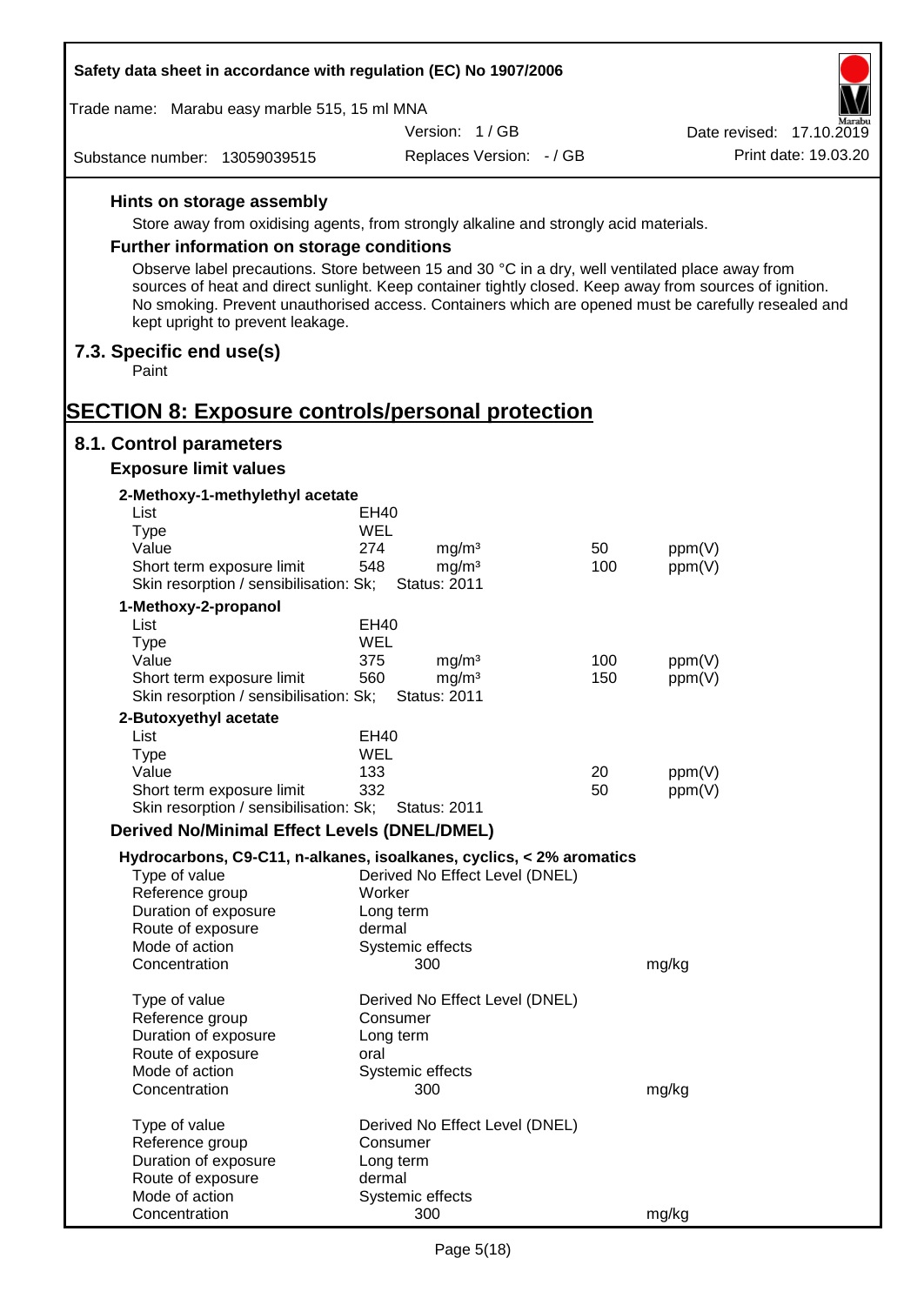| Safety data sheet in accordance with regulation (EC) No 1907/2006 |                                          |                          |
|-------------------------------------------------------------------|------------------------------------------|--------------------------|
| Trade name: Marabu easy marble 515, 15 ml MNA                     |                                          |                          |
|                                                                   | Version: 1/GB                            | Date revised: 17.10.2019 |
| Substance number: 13059039515                                     | Replaces Version: - / GB                 | Print date: 19.03.20     |
| Type of value                                                     | Derived No Effect Level (DNEL)           |                          |
| Reference group                                                   | Consumer                                 |                          |
| Duration of exposure                                              | Long term                                |                          |
| Route of exposure                                                 | inhalative                               |                          |
| Mode of action                                                    | Systemic effects                         |                          |
| Concentration                                                     | 900                                      | mg/m <sup>3</sup>        |
| Type of value<br>Reference group                                  | Derived No Effect Level (DNEL)<br>Worker |                          |
| Duration of exposure                                              | Long term                                |                          |
| Route of exposure                                                 | inhalative                               |                          |
| Mode of action                                                    | Systemic effects                         |                          |
| Concentration                                                     | 1500                                     | mg/m <sup>3</sup>        |
|                                                                   |                                          |                          |
| 2-Methoxy-1-methylethyl acetate<br>Type of value                  | Derived No Effect Level (DNEL)           |                          |
| Reference group                                                   | Worker                                   |                          |
| Duration of exposure                                              | Long term                                |                          |
| Route of exposure                                                 | dermal                                   |                          |
| Mode of action                                                    | Systemic effects                         |                          |
| Concentration                                                     | 796                                      | mg/kg/d                  |
| Type of value                                                     | Derived No Effect Level (DNEL)           |                          |
| Reference group                                                   | Worker                                   |                          |
| Duration of exposure                                              | Long term                                |                          |
| Route of exposure                                                 | inhalative                               |                          |
| Mode of action                                                    | Systemic effects                         |                          |
| Concentration                                                     | 275                                      | mg/m <sup>3</sup>        |
| Type of value                                                     | Derived No Effect Level (DNEL)           |                          |
| Reference group                                                   | Consumer                                 |                          |
| Duration of exposure                                              | Long term                                |                          |
| Route of exposure                                                 | dermal                                   |                          |
| Mode of action                                                    | Systemic effects                         |                          |
| Concentration                                                     | 320                                      | mg/kg/d                  |
| Type of value                                                     | Derived No Effect Level (DNEL)           |                          |
| Reference group                                                   | Consumer                                 |                          |
| Duration of exposure                                              | Long term                                |                          |
| Route of exposure                                                 | inhalative                               |                          |
| Mode of action                                                    | Systemic effects                         |                          |
| Concentration                                                     | 33                                       | mg/m <sup>3</sup>        |
| Type of value                                                     | Derived No Effect Level (DNEL)           |                          |
| Reference group                                                   | Consumer                                 |                          |
| Duration of exposure                                              | Long term                                |                          |
| Route of exposure                                                 | inhalative                               |                          |
| Mode of action                                                    | Local effects                            |                          |
| Concentration                                                     | 33                                       | mg/m <sup>3</sup>        |
| Type of value                                                     | Derived No Effect Level (DNEL)           |                          |
| Reference group                                                   | Consumer                                 |                          |
| Duration of exposure                                              | Long term                                |                          |
| Route of exposure                                                 | oral                                     |                          |
| Mode of action                                                    | Systemic effects                         |                          |
| Concentration                                                     | 36                                       | mg/kg/d                  |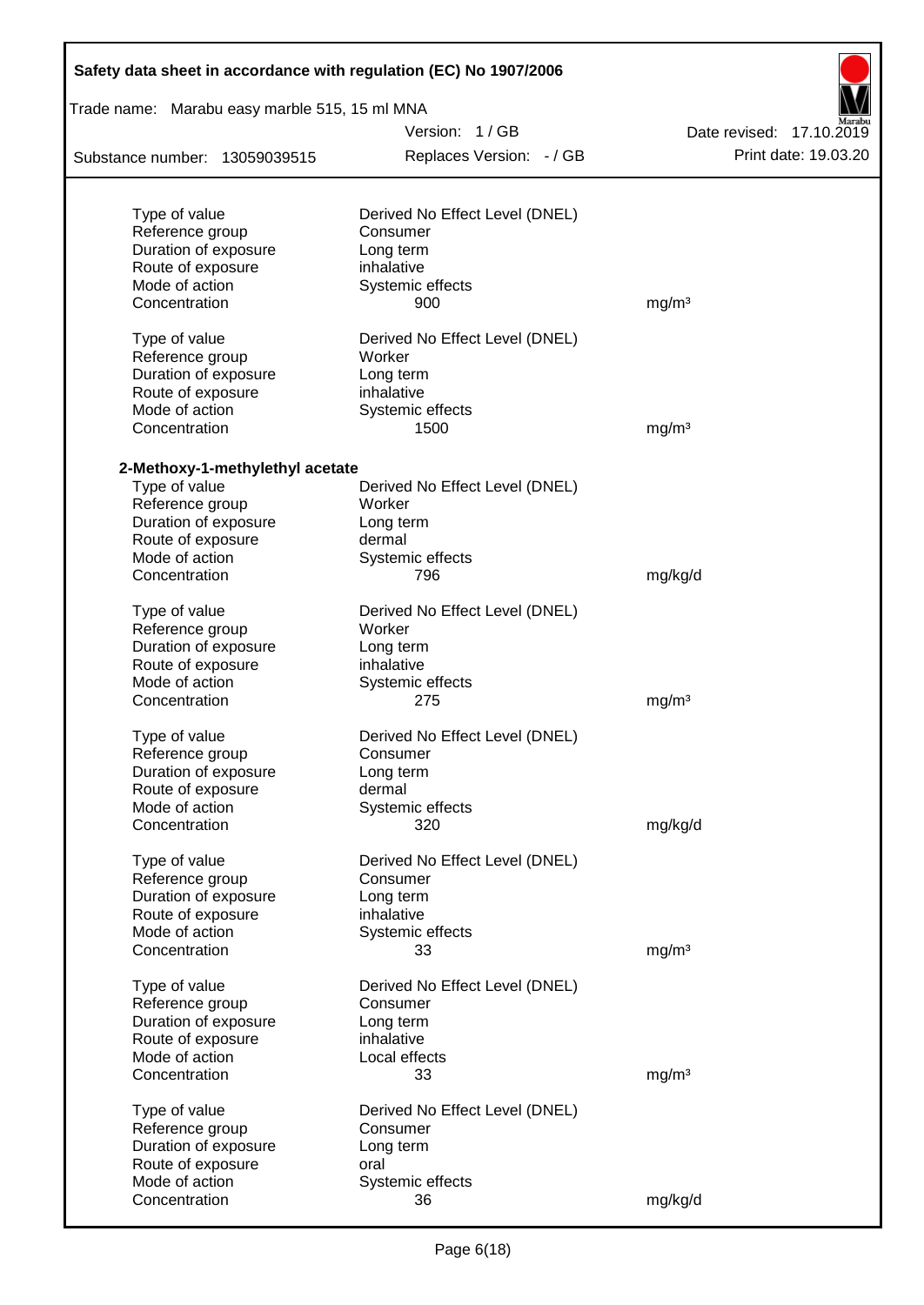| Safety data sheet in accordance with regulation (EC) No 1907/2006 |                                          |                          |
|-------------------------------------------------------------------|------------------------------------------|--------------------------|
| Trade name: Marabu easy marble 515, 15 ml MNA                     |                                          |                          |
|                                                                   | Version: 1/GB                            | Date revised: 17.10.2019 |
| Substance number: 13059039515                                     | Replaces Version: - / GB                 | Print date: 19.03.20     |
|                                                                   |                                          |                          |
| Type of value<br>Reference group                                  | Derived No Effect Level (DNEL)<br>Worker |                          |
| Duration of exposure                                              | Lifetime                                 |                          |
| Route of exposure                                                 | inhalative                               |                          |
| Mode of action                                                    | Local effects                            |                          |
| Concentration                                                     | 550                                      | mg/m <sup>3</sup>        |
| 1-Methoxy-2-propanol                                              |                                          |                          |
| Type of value                                                     | Derived No Effect Level (DNEL)           |                          |
| Reference group                                                   | Worker                                   |                          |
| Duration of exposure                                              | Acute                                    |                          |
| Route of exposure                                                 | inhalative                               |                          |
| Mode of action                                                    | Local effects                            |                          |
| Concentration                                                     | 553,5                                    | mg/m <sup>3</sup>        |
| Type of value                                                     | Derived No Effect Level (DNEL)           |                          |
| Reference group                                                   | Worker                                   |                          |
| Duration of exposure                                              | Long term                                |                          |
| Route of exposure                                                 | dermal                                   |                          |
| Mode of action                                                    | Systemic effects                         |                          |
| Concentration                                                     | 50,6                                     | mg/person/<br>d          |
|                                                                   |                                          |                          |
| Type of value                                                     | Derived No Effect Level (DNEL)           |                          |
| Reference group                                                   | Worker                                   |                          |
| Duration of exposure                                              | Long term                                |                          |
| Route of exposure                                                 | inhalative                               |                          |
| Mode of action                                                    | Systemic effects                         |                          |
| Concentration                                                     | 369                                      | mg/m <sup>3</sup>        |
| Type of value                                                     | Derived No Effect Level (DNEL)           |                          |
| Reference group                                                   | <b>General Population</b>                |                          |
| Duration of exposure                                              | Long term                                |                          |
| Route of exposure                                                 | dermal                                   |                          |
| Mode of action                                                    | Systemic effects                         |                          |
| Concentration                                                     | 18,1                                     | mg/kg                    |
| Type of value                                                     | Derived No Effect Level (DNEL)           |                          |
| Reference group                                                   | <b>General Population</b>                |                          |
| Duration of exposure                                              | Long term                                |                          |
| Route of exposure                                                 | inhalative                               |                          |
| Mode of action                                                    | Systemic effects                         |                          |
| Concentration                                                     | 43,9                                     | mg/m <sup>3</sup>        |
| Type of value                                                     | Derived No Effect Level (DNEL)           |                          |
| Reference group                                                   | <b>General Population</b>                |                          |
| Duration of exposure                                              | Long term                                |                          |
| Route of exposure                                                 | oral                                     |                          |
| Mode of action                                                    | Systemic effects                         |                          |
| Concentration                                                     | 3,3                                      | mg/kg/d                  |
| 2-Butoxyethyl acetate                                             |                                          |                          |
| Reference substance                                               | 2-Butoxyethyl acetate                    |                          |
| Type of value                                                     | Derived No Effect Level (DNEL)           |                          |
| Reference group                                                   | Worker                                   |                          |
| Duration of exposure                                              | Long term                                |                          |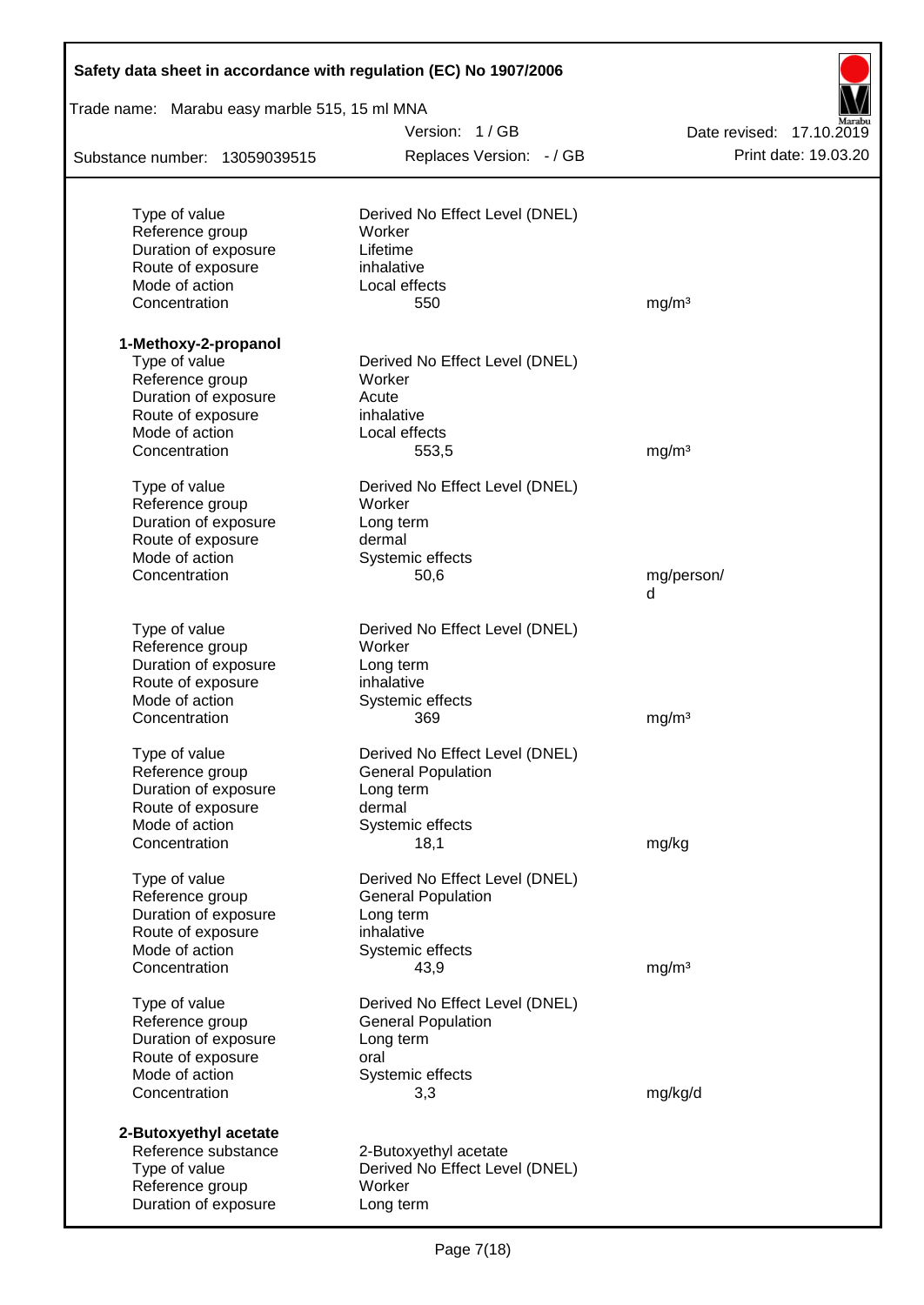| Safety data sheet in accordance with regulation (EC) No 1907/2006 |                                                         |                                                  |
|-------------------------------------------------------------------|---------------------------------------------------------|--------------------------------------------------|
| Trade name: Marabu easy marble 515, 15 ml MNA                     |                                                         |                                                  |
| Substance number: 13059039515                                     | Version: 1/GB<br>Replaces Version: - / GB               | Date revised: 17.10.2019<br>Print date: 19.03.20 |
| Route of exposure                                                 | inhalative                                              |                                                  |
| Mode of action                                                    | Systemic effects                                        |                                                  |
| Concentration                                                     | 133                                                     | mg/m <sup>3</sup>                                |
|                                                                   | 2-Butoxyethyl acetate                                   |                                                  |
| Type of value                                                     | Derived No Effect Level (DNEL)                          |                                                  |
| Reference group                                                   | Worker                                                  |                                                  |
| Duration of exposure                                              | Short term                                              |                                                  |
| Route of exposure                                                 | inhalative                                              |                                                  |
| Mode of action<br>Concentration                                   | Local effects<br>333                                    | mg/m <sup>3</sup>                                |
|                                                                   |                                                         |                                                  |
|                                                                   | 2-Butoxyethyl acetate                                   |                                                  |
| Type of value                                                     | Derived No Effect Level (DNEL)                          |                                                  |
| Reference group                                                   | Worker                                                  |                                                  |
| Duration of exposure<br>Route of exposure                         | Long term<br>dermal                                     |                                                  |
| Mode of action                                                    | Systemic effects                                        |                                                  |
| Concentration                                                     | 169                                                     | mg/kg/d                                          |
|                                                                   |                                                         |                                                  |
|                                                                   | 2-Butoxyethyl acetate                                   |                                                  |
| Type of value<br>Reference group                                  | Derived No Effect Level (DNEL)<br>Worker                |                                                  |
| Duration of exposure                                              | Short term                                              |                                                  |
| Route of exposure                                                 | dermal                                                  |                                                  |
| Mode of action                                                    | Systemic effects                                        |                                                  |
| Concentration                                                     | 120                                                     | mg/kg/d                                          |
|                                                                   | 2-Butoxyethyl acetate                                   |                                                  |
| Type of value                                                     | Derived No Effect Level (DNEL)                          |                                                  |
| Reference group                                                   | <b>General Population</b>                               |                                                  |
| Duration of exposure                                              | Long term                                               |                                                  |
| Route of exposure                                                 | inhalative                                              |                                                  |
| Mode of action                                                    | Systemic effects                                        |                                                  |
| Concentration                                                     | 80                                                      | mg/m <sup>3</sup>                                |
|                                                                   | 2-Butoxyethyl acetate                                   |                                                  |
| Type of value                                                     | Derived No Effect Level (DNEL)                          |                                                  |
| Reference group                                                   | <b>General Population</b>                               |                                                  |
| Duration of exposure                                              | Short term                                              |                                                  |
| Route of exposure                                                 | inhalative                                              |                                                  |
| Mode of action<br>Concentration                                   | Local effects<br>200                                    | mg/m <sup>3</sup>                                |
|                                                                   |                                                         |                                                  |
|                                                                   | 2-Butoxyethyl acetate                                   |                                                  |
| Type of value                                                     | Derived No Effect Level (DNEL)                          |                                                  |
| Reference group<br>Duration of exposure                           | <b>General Population</b><br>Long term                  |                                                  |
| Route of exposure                                                 | dermal                                                  |                                                  |
| Mode of action                                                    | Systemic effects                                        |                                                  |
| Concentration                                                     | 102                                                     | mg/kg/d                                          |
|                                                                   |                                                         |                                                  |
| Type of value                                                     | 2-Butoxyethyl acetate<br>Derived No Effect Level (DNEL) |                                                  |
| Reference group                                                   | <b>General Population</b>                               |                                                  |
| Duration of exposure                                              | Short term                                              |                                                  |
| Route of exposure                                                 | dermal                                                  |                                                  |
| Mode of action                                                    | Systemic effects                                        |                                                  |

Ī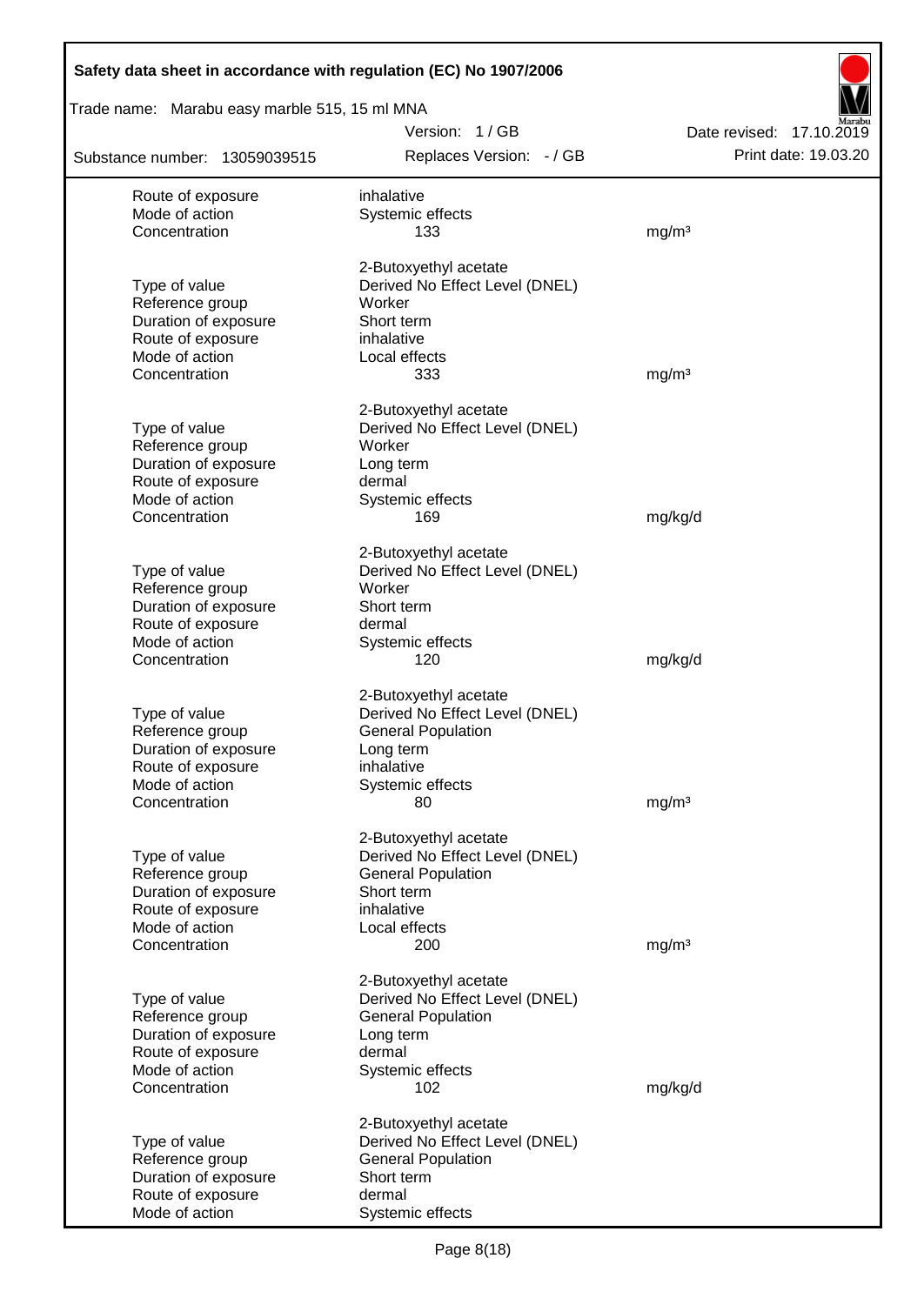| Safety data sheet in accordance with regulation (EC) No 1907/2006                                                |                                                                                                                                      |                          |
|------------------------------------------------------------------------------------------------------------------|--------------------------------------------------------------------------------------------------------------------------------------|--------------------------|
| Trade name: Marabu easy marble 515, 15 ml MNA                                                                    |                                                                                                                                      |                          |
|                                                                                                                  | Version: 1/GB                                                                                                                        | Date revised: 17.10.2019 |
| Substance number: 13059039515                                                                                    | Replaces Version: - / GB                                                                                                             | Print date: 19.03.20     |
| Concentration                                                                                                    | 72                                                                                                                                   | mg/kg/d                  |
| Type of value<br>Reference group<br>Duration of exposure<br>Route of exposure<br>Mode of action<br>Concentration | 2-Butoxyethyl acetate<br>Derived No Effect Level (DNEL)<br><b>General Population</b><br>Long term<br>oral<br>Systemic effects<br>8,6 | mg/kg/d                  |
| Type of value<br>Reference group<br>Duration of exposure<br>Route of exposure<br>Mode of action<br>Concentration | 2-Butoxyethyl acetate<br>Derived No Effect Level (DNEL)<br><b>General Population</b><br>Short term<br>oral<br>Systemic effects<br>36 | mg/kg/d                  |
| <b>Predicted No Effect Concentration (PNEC)</b>                                                                  |                                                                                                                                      |                          |
| 2-Methoxy-1-methylethyl acetate<br>Reference substance<br>Type of value<br><b>Type</b><br>Concentration          | 2-Methoxy-1-methylethyl acetate<br><b>PNEC</b><br>Freshwater<br>0,635                                                                | mg/l                     |
| Type of value<br><b>Type</b><br>Concentration                                                                    | <b>PNEC</b><br>Freshwater sediment<br>3,29                                                                                           | mg/kg                    |
| Type of value<br>Type<br>Concentration<br>Source                                                                 | <b>PNEC</b><br>Soil<br>0,29<br>Literature value                                                                                      | mg/kg                    |
| Type of value<br><b>Type</b><br>Concentration<br>Source                                                          | <b>PNEC</b><br>Sewage treatment plant (STP)<br>100<br>Literature value                                                               | mg/l                     |
| Type of value<br><b>Type</b><br>Concentration<br>Source                                                          | <b>PNEC</b><br>Marine sediment<br>0,329<br>Literature value                                                                          | mg/kg                    |
| Type of value<br><b>Type</b><br>Concentration                                                                    | <b>PNEC</b><br>Saltwater<br>0,0635                                                                                                   | mg/l                     |
| 1-Methoxy-2-propanol<br>Type of value<br><b>Type</b><br>Concentration                                            | <b>PNEC</b><br>Freshwater<br>10                                                                                                      | mg/l                     |
| Type of value<br><b>Type</b><br>Concentration                                                                    | <b>PNEC</b><br>Water<br>41,6                                                                                                         | mg/kg                    |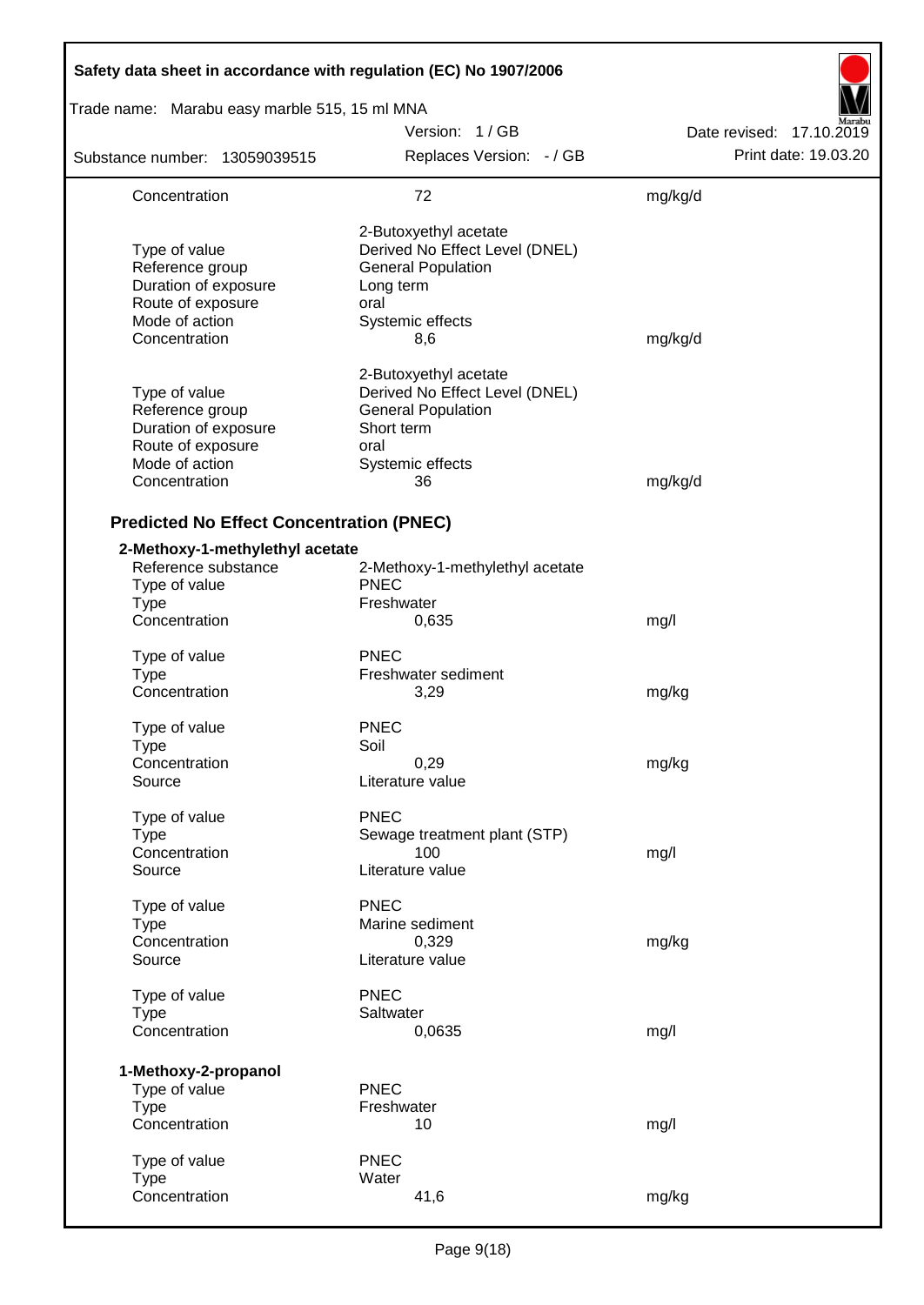| Safety data sheet in accordance with regulation (EC) No 1907/2006                                       |                                                                                      |                          |
|---------------------------------------------------------------------------------------------------------|--------------------------------------------------------------------------------------|--------------------------|
| Trade name: Marabu easy marble 515, 15 ml MNA                                                           | Version: 1 / GB                                                                      | Date revised: 17.10.2019 |
| Substance number: 13059039515                                                                           | Replaces Version: - / GB                                                             | Print date: 19.03.20     |
| Type of value<br><b>Type</b><br>Concentration                                                           | <b>PNEC</b><br>Sediment<br>41,6                                                      | mg/kg                    |
| Type of value<br><b>Type</b><br>Concentration                                                           | <b>PNEC</b><br>Marine sediment<br>4,17                                               | mg/kg                    |
| Type of value<br><b>Type</b><br>Concentration                                                           | <b>PNEC</b><br>Soil<br>2,47                                                          | mg/kg                    |
| Type of value<br><b>Type</b><br>Concentration                                                           | <b>PNEC</b><br>Sewage treatment plant (STP)<br>100                                   | mg/l                     |
| 2-Butoxyethyl acetate<br>Reference substance<br>Type of value<br><b>Type</b><br>Concentration<br>Source | 2-Butoxyethyl acetate<br><b>PNEC</b><br>Water<br>0,304<br>Literature value           | mg/l                     |
| Type of value<br><b>Type</b><br>Concentration<br>Source                                                 | 2-Butoxyethyl acetate<br><b>PNEC</b><br>Aquatic<br>0,0304<br>Literature value        | g/                       |
| Type of value<br><b>Type</b><br>Concentration<br>Source                                                 | 2-Butoxyethyl acetate<br><b>PNEC</b><br>Sediment<br>2,03<br>Literature value         | mg/kg                    |
| Type of value<br><b>Type</b><br>Concentration<br>Source                                                 | 2-Butoxyethyl acetate<br><b>PNEC</b><br>Marine sediment<br>0,203<br>Literature value | mg/kg                    |
| Type of value<br><b>Type</b><br>Concentration<br>Source                                                 | 2-Butoxyethyl acetate<br><b>PNEC</b><br>Soil<br>0,68<br>Literature value             | mg/kg                    |

# **8.2. Exposure controls**

# **Exposure controls**

Provide adequate ventilation. Where reasonably practicable this should be achieved by the use of local exhaust ventilation and good general extraction. If these are not sufficient to maintain concentrations of particulates and solvent vapour below the OEL, suitable respiratory protection must be worn.

# **Respiratory protection**

If workers are exposed to concentrations above the exposure limit they must use appropriate, certified respirators. Full mask, filter A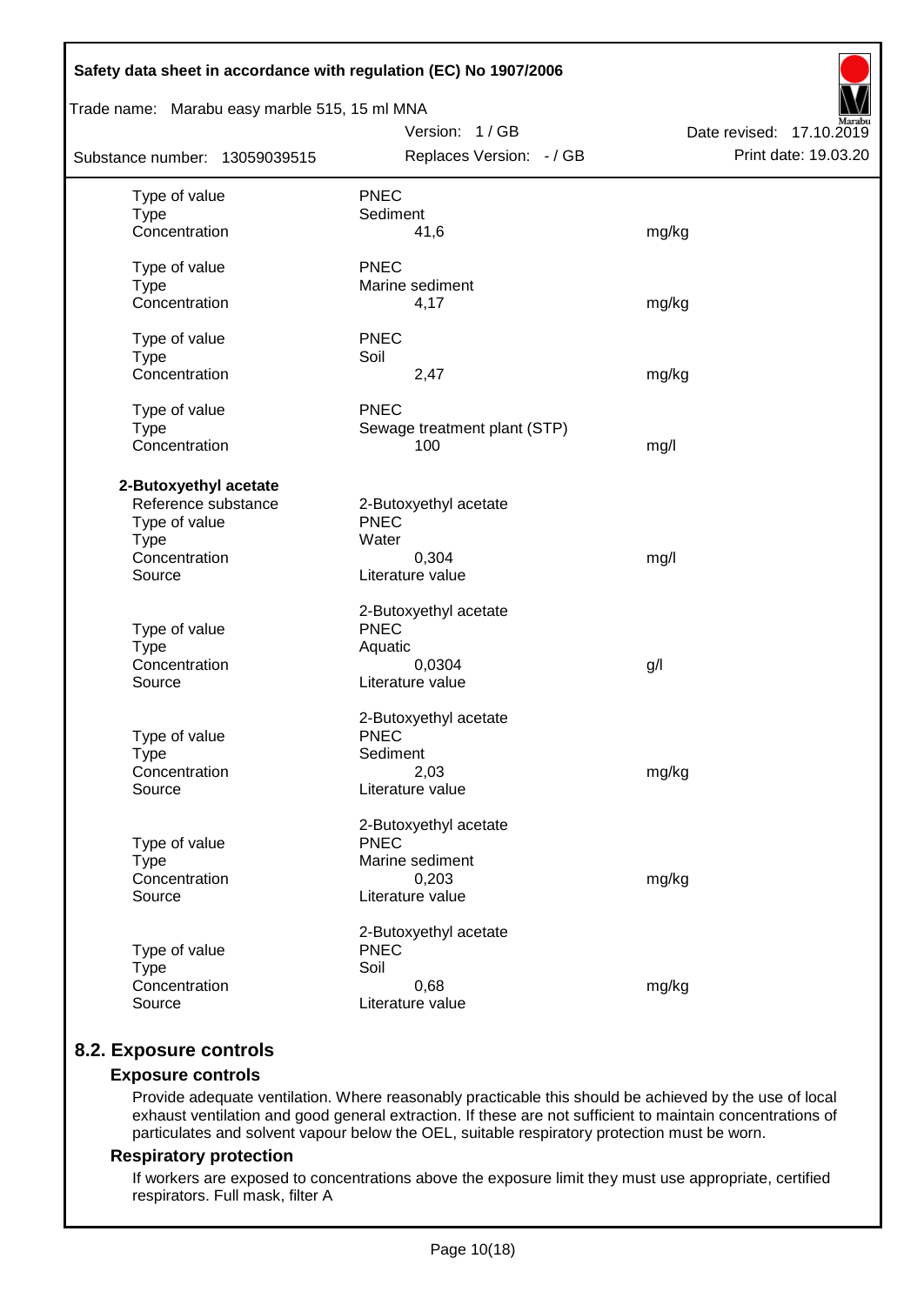| Safety data sheet in accordance with regulation (EC) No 1907/2006 |                                                                                                                                                                                                    |                          |
|-------------------------------------------------------------------|----------------------------------------------------------------------------------------------------------------------------------------------------------------------------------------------------|--------------------------|
| Trade name: Marabu easy marble 515, 15 ml MNA                     |                                                                                                                                                                                                    |                          |
|                                                                   | Version: 1/GB                                                                                                                                                                                      | Date revised: 17.10.2019 |
| Substance number: 13059039515                                     | Replaces Version: - / GB                                                                                                                                                                           | Print date: 19.03.20     |
|                                                                   |                                                                                                                                                                                                    |                          |
| <b>Hand protection</b>                                            | There is no one glove material or combination of materials that will give unlimited resistance to any                                                                                              |                          |
| individual or combination of chemicals.                           |                                                                                                                                                                                                    |                          |
|                                                                   | For prolonged or repeated handling nitrile rubber gloves with textile undergloves are required.                                                                                                    |                          |
| Material thickness<br>>                                           | 0,5<br>mm                                                                                                                                                                                          |                          |
| Breakthrough time<br>$\prec$                                      | 30<br>min<br>The breakthrough time must be greater than the end use time of the product.                                                                                                           |                          |
| replacement must be followed.                                     | The instructions and information provided by the glove manufacturer on use, storage, maintenance and                                                                                               |                          |
|                                                                   | Gloves should be replaced regularly and if there is any sign of damage to the glove material.                                                                                                      |                          |
|                                                                   | Always ensure that gloves are free from defects and that they are stored and used correctly.<br>The performance or effectiveness of the glove may be reduced by physical/ chemical damage and poor |                          |
| maintenance.                                                      |                                                                                                                                                                                                    |                          |
| once exposure has occurred.                                       | Barrier creams may help to protect the exposed areas of the skin, they should however not be applied                                                                                               |                          |
| Eye protection                                                    |                                                                                                                                                                                                    |                          |
|                                                                   | Use safety eyewear designed to protect against splash of liquids.                                                                                                                                  |                          |
| <b>Body protection</b>                                            |                                                                                                                                                                                                    |                          |
|                                                                   | Cotton or cotton/synthetic overalls or coveralls are normally suitable.                                                                                                                            |                          |
|                                                                   |                                                                                                                                                                                                    |                          |
| <b>SECTION 9: Physical and chemical properties</b>                |                                                                                                                                                                                                    |                          |
| 9.1. Information on basic physical and chemical properties        |                                                                                                                                                                                                    |                          |
| <b>Form</b>                                                       | Liquid                                                                                                                                                                                             |                          |
| Colour                                                            | coloured                                                                                                                                                                                           |                          |
| Odour                                                             | solvent-like                                                                                                                                                                                       |                          |
| <b>Odour threshold</b>                                            |                                                                                                                                                                                                    |                          |
| Remarks                                                           | No data available                                                                                                                                                                                  |                          |
| pH value                                                          |                                                                                                                                                                                                    |                          |
| Remarks                                                           | Not applicable                                                                                                                                                                                     |                          |
| <b>Melting point</b>                                              |                                                                                                                                                                                                    |                          |
| Remarks                                                           | not determined                                                                                                                                                                                     |                          |
| <b>Freezing point</b>                                             |                                                                                                                                                                                                    |                          |
| Remarks                                                           | not determined                                                                                                                                                                                     |                          |
| Initial boiling point and boiling range                           |                                                                                                                                                                                                    |                          |
| Value                                                             | 120<br>appr.                                                                                                                                                                                       | $^{\circ}C$              |
| Pressure                                                          | 1.013<br>hPa                                                                                                                                                                                       |                          |
| Source                                                            | Literature value                                                                                                                                                                                   |                          |
| <b>Flash point</b>                                                |                                                                                                                                                                                                    | $^{\circ}C$              |
| Value<br>Method                                                   | 30<br>ASTM D 6450 (CCCFP)                                                                                                                                                                          |                          |
| Evaporation rate (ether $= 1$ ) :                                 |                                                                                                                                                                                                    |                          |
| Remarks                                                           | not determined                                                                                                                                                                                     |                          |
| <b>Flammability (solid, gas)</b>                                  |                                                                                                                                                                                                    |                          |
| Not applicable                                                    |                                                                                                                                                                                                    |                          |
| Upper/lower flammability or explosive limits                      |                                                                                                                                                                                                    |                          |

Lower explosion limit appr. 0,7 metal appression to  $\%(V)$ Upper explosion limit appr. 13,7  $\%(V)$ Explosion limit<br>
Upper explosion limit<br>
Source Literature value **Vapour pressure**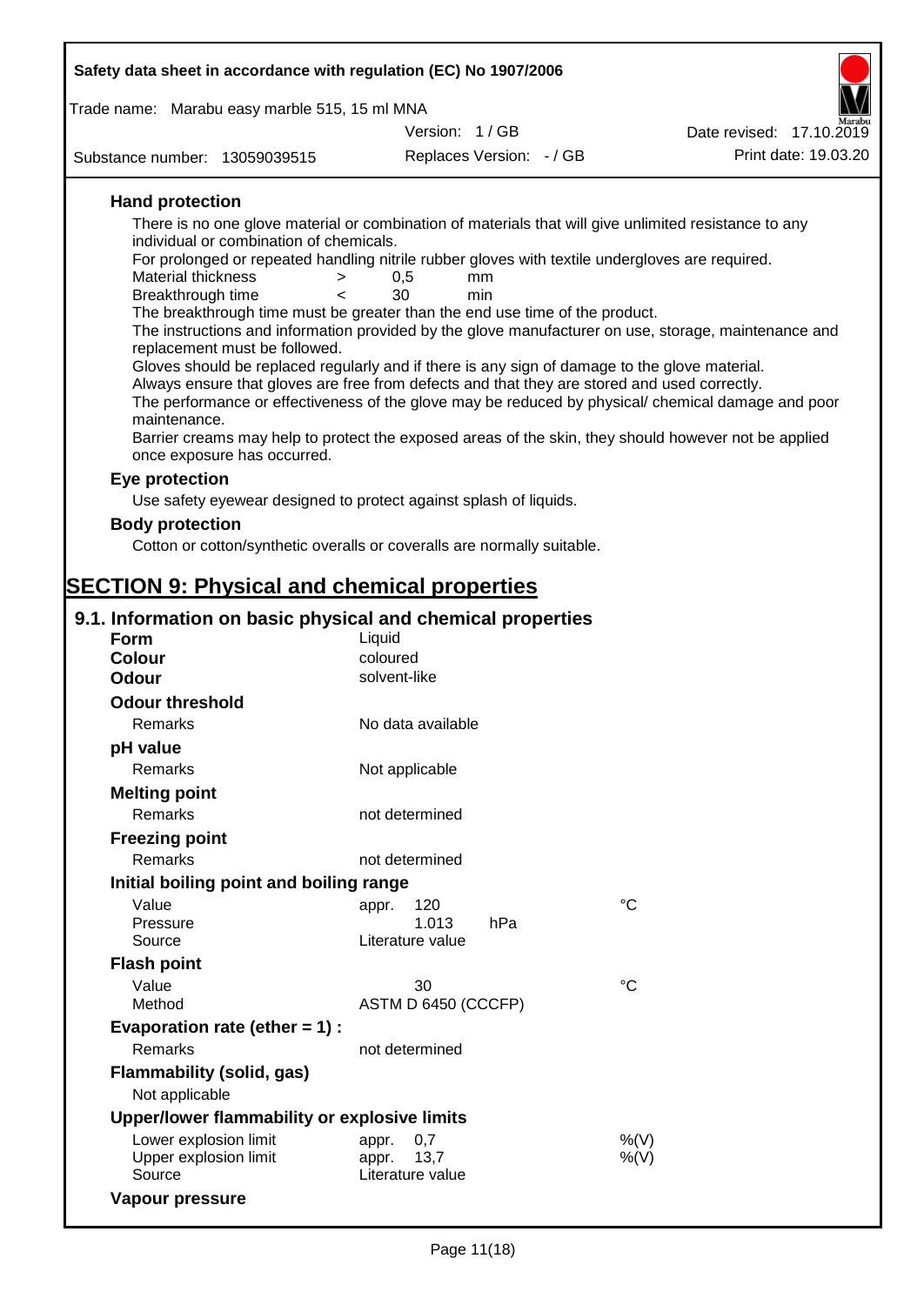| Safety data sheet in accordance with regulation (EC) No 1907/2006 |                          |                 |    |                   |                          |
|-------------------------------------------------------------------|--------------------------|-----------------|----|-------------------|--------------------------|
| Trade name: Marabu easy marble 515, 15 ml MNA                     |                          |                 |    |                   |                          |
|                                                                   | Version: 1/GB            |                 |    |                   | Date revised: 17.10.2019 |
| Substance number: 13059039515                                     | Replaces Version: - / GB |                 |    |                   | Print date: 19.03.20     |
| Value                                                             | $\,8\,$                  |                 |    | hPa               |                          |
| Temperature                                                       | 20                       | $\rm ^{\circ}C$ |    |                   |                          |
| Method                                                            | calculated               |                 |    |                   |                          |
| <b>Vapour density</b>                                             |                          |                 |    |                   |                          |
| <b>Remarks</b>                                                    | not determined           |                 |    |                   |                          |
| <b>Density</b>                                                    |                          |                 |    |                   |                          |
| Value                                                             | 1,08                     |                 |    | g/cm <sup>3</sup> |                          |
| Temperature                                                       | 20                       | $^{\circ}C$     |    |                   |                          |
| Method                                                            | <b>DIN EN ISO 2811</b>   |                 |    |                   |                          |
| Solubility in water                                               |                          |                 |    |                   |                          |
| <b>Remarks</b>                                                    | partially miscible       |                 |    |                   |                          |
| Partition coefficient: n-octanol/water                            |                          |                 |    |                   |                          |
| Remarks                                                           | Not applicable           |                 |    |                   |                          |
| Ignition temperature                                              |                          |                 |    |                   |                          |
| Value                                                             | 200<br>appr.             |                 |    | $\rm ^{\circ}C$   |                          |
| Source                                                            | Literature value         |                 |    |                   |                          |
| <b>Viscosity</b>                                                  |                          |                 |    |                   |                          |
| dynamic                                                           |                          |                 |    |                   |                          |
| Value                                                             | 30                       | to              | 50 | mPa.s             |                          |
| Temperature                                                       | 40                       | $^{\circ}C$     |    |                   |                          |
| <b>Efflux time</b>                                                |                          |                 |    |                   |                          |
| Value                                                             | 25                       | to              | 70 | S                 |                          |
| Temperature                                                       | 20                       | $\rm ^{\circ}C$ |    |                   |                          |
| Method                                                            | DIN 53211 4 mm           |                 |    |                   |                          |
| <b>Explosive properties</b>                                       |                          |                 |    |                   |                          |
| evaluation                                                        | no                       |                 |    |                   |                          |
| <b>Oxidising properties</b>                                       |                          |                 |    |                   |                          |
| evaluation                                                        | None known               |                 |    |                   |                          |
| 9.2. Other information                                            |                          |                 |    |                   |                          |
| <b>Other information</b>                                          |                          |                 |    |                   |                          |

The physical specifications are approximate values and refer to the used safety relevant component(s).

# **SECTION 10: Stability and reactivity**

# **10.1. Reactivity**

No hazardous reactions when stored and handled according to prescribed instructions.

# **10.2. Chemical stability**

Stable under recommended storage and handling conditions (see section 7).

# **10.3. Possibility of hazardous reactions**

Keep away from oxidising agents, strongly alkaline and strongly acid materials in order to avoid exothermic reactions.

# **10.4. Conditions to avoid**

When exposed to high temperatures may produce hazardous decomposition products.

# **10.5. Incompatible materials**

No hazardous reactions when stored and handled according to prescribed instructions.

# **10.6. Hazardous decomposition products**

See chapter 5.2 (Firefighting measures - Special hazards arising from the substance or mixture).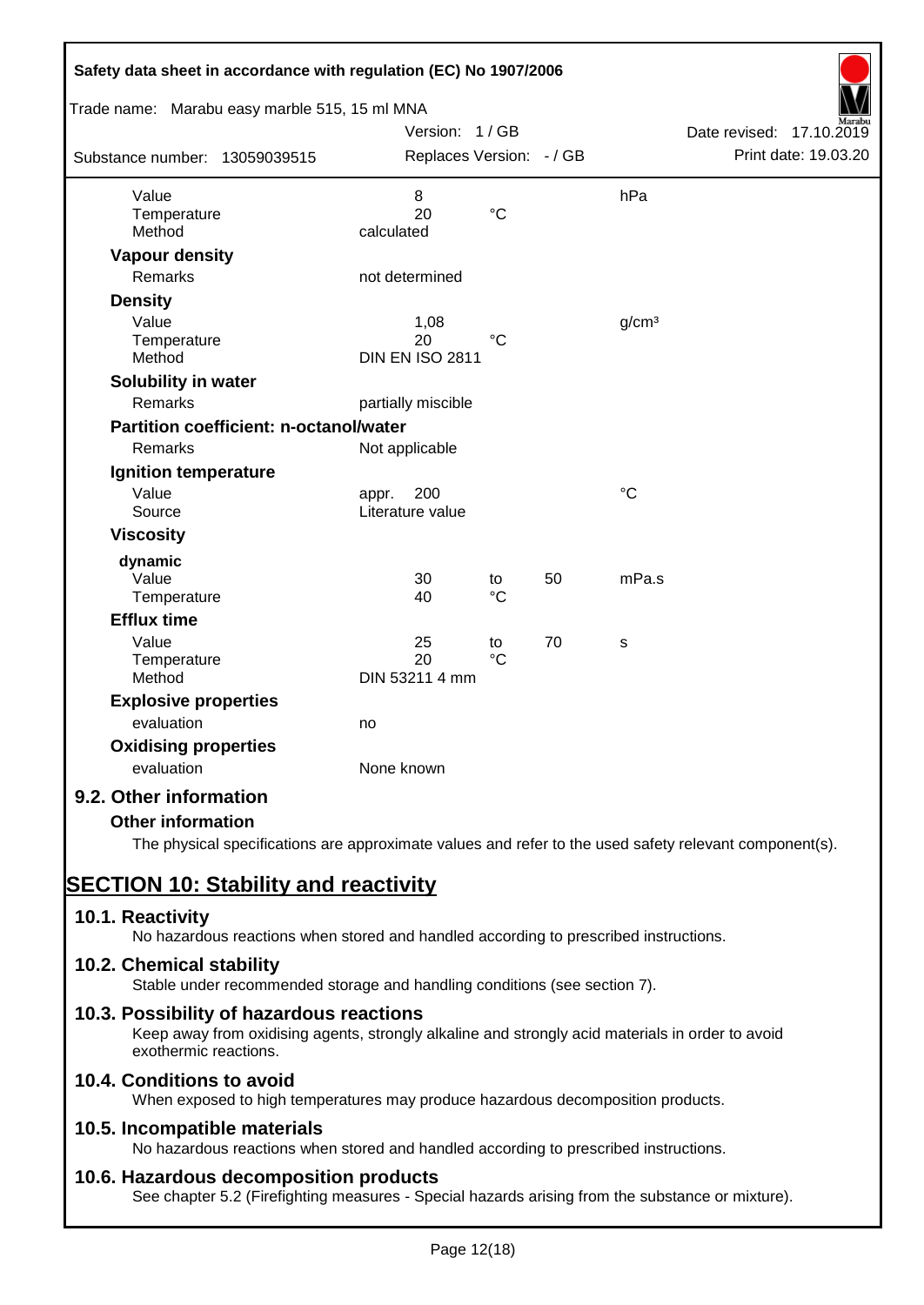| Safety data sheet in accordance with regulation (EC) No 1907/2006                          |                                                                                                                                    |                          |
|--------------------------------------------------------------------------------------------|------------------------------------------------------------------------------------------------------------------------------------|--------------------------|
| Trade name: Marabu easy marble 515, 15 ml MNA                                              |                                                                                                                                    |                          |
|                                                                                            | Version: 1/GB                                                                                                                      | Date revised: 17.10.2019 |
| Substance number: 13059039515                                                              | Replaces Version: - / GB                                                                                                           | Print date: 19.03.20     |
| <b>SECTION 11: Toxicological information</b><br>11.1. Information on toxicological effects |                                                                                                                                    |                          |
| <b>Acute oral toxicity</b>                                                                 |                                                                                                                                    |                          |
| <b>ATE</b>                                                                                 | 2.000<br>mg/kg<br>$\geq$                                                                                                           |                          |
| Method                                                                                     | calculated value (Regulation (EC) No. 1272/2008)                                                                                   |                          |
| <b>Acute oral toxicity (Components)</b>                                                    |                                                                                                                                    |                          |
| 1-Methoxy-2-propanol                                                                       |                                                                                                                                    |                          |
| Species                                                                                    | rat                                                                                                                                |                          |
| LD50                                                                                       | 5200<br>mg/kg                                                                                                                      |                          |
| 2-Butoxyethyl acetate<br>Species<br>LD50                                                   | rat<br>1880<br>mg/kg                                                                                                               |                          |
| Method                                                                                     | OECD 401                                                                                                                           |                          |
| <b>Acute dermal toxicity</b>                                                               |                                                                                                                                    |                          |
| <b>ATE</b><br>Method                                                                       | 2.000<br>mg/kg<br>$\geq$<br>calculated value (Regulation (EC) No. 1272/2008)                                                       |                          |
| <b>Acute dermal toxicity (Components)</b>                                                  |                                                                                                                                    |                          |
| 1-Methoxy-2-propanol<br><b>Species</b><br>LD50                                             | rabbit<br>14000<br>mg/kg                                                                                                           |                          |
| 2-Butoxyethyl acetate<br>Species<br>LD50                                                   | rabbit<br>1480<br>mg/kg                                                                                                            |                          |
| <b>Acute inhalational toxicity</b>                                                         |                                                                                                                                    |                          |
| <b>ATE</b><br>Administration/Form                                                          | 20<br>mg/l<br>><br>Vapors                                                                                                          |                          |
| Method<br><b>ATE</b>                                                                       | calculated value (Regulation (EC) No. 1272/2008)<br>mg/l<br>$\geq$<br>5                                                            |                          |
| Administration/Form<br>Method<br>Remarks                                                   | Dust/Mist<br>calculated value (Regulation (EC) No. 1272/2008)<br>Based on available data, the classification criteria are not met. |                          |
|                                                                                            |                                                                                                                                    |                          |
| <b>Acute inhalative toxicity (Components)</b>                                              |                                                                                                                                    |                          |
| 2-Butoxyethyl acetate<br>Species<br>LD <sub>0</sub>                                        | rat<br>2,66<br>mg/l                                                                                                                |                          |
| Duration of exposure<br>Administration/Form<br>Method                                      | 4<br>h<br>Vapors<br><b>OECD 403</b>                                                                                                |                          |
| <b>Skin corrosion/irritation</b>                                                           |                                                                                                                                    |                          |
| Remarks                                                                                    | Based on available data, the classification criteria are not met.                                                                  |                          |
| <b>Skin corrosion/irritation (Components)</b>                                              |                                                                                                                                    |                          |
| 2-Methoxy-1-methylethyl acetate<br><b>Species</b><br>evaluation                            | rabbit<br>non-irritant                                                                                                             |                          |
| Serious eye damage/irritation                                                              |                                                                                                                                    |                          |
| Remarks                                                                                    | Based on available data, the classification criteria are not met.                                                                  |                          |
| <b>Sensitization</b>                                                                       |                                                                                                                                    |                          |
| Remarks                                                                                    | Based on available data, the classification criteria are not met.                                                                  |                          |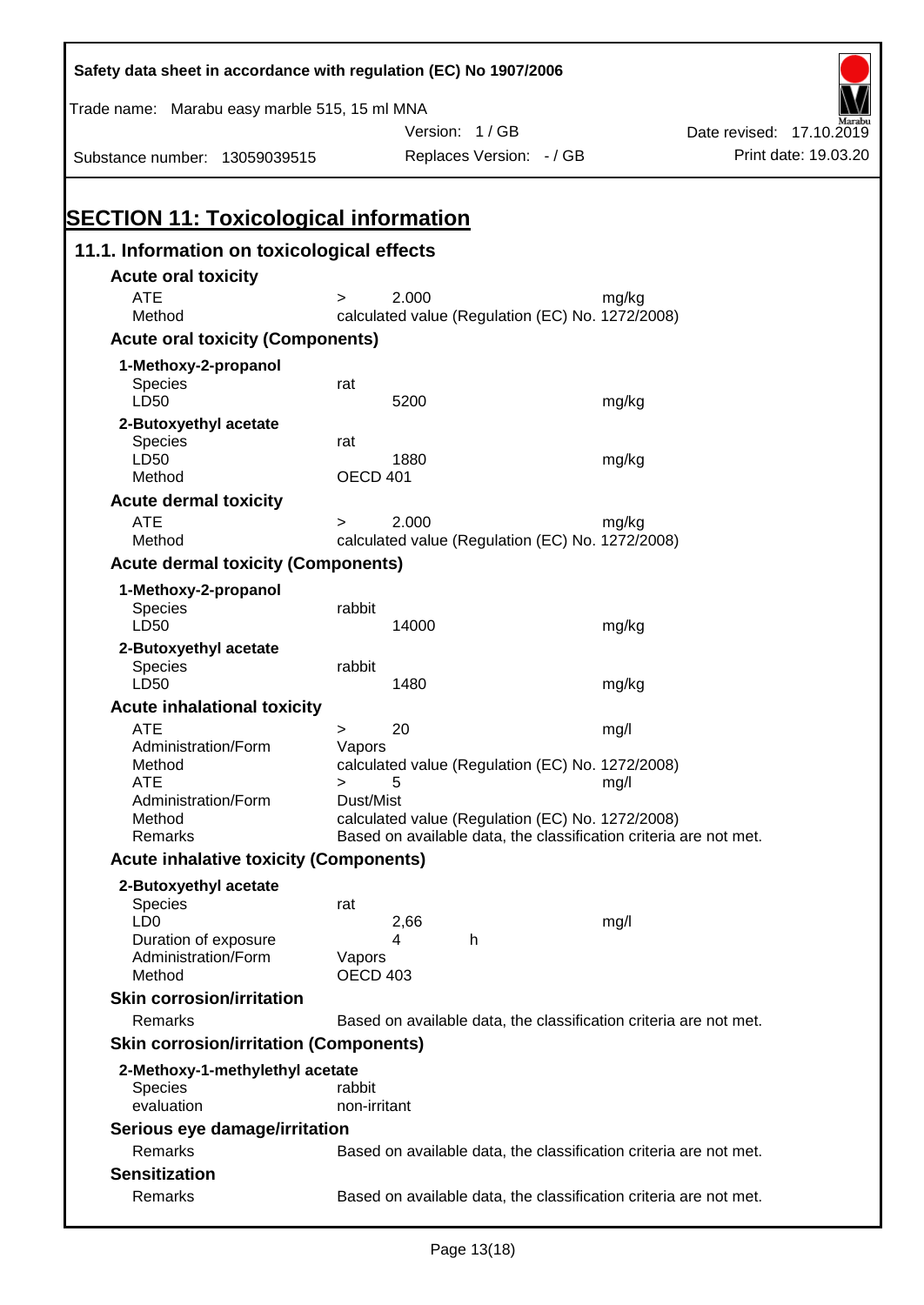#### **Safety data sheet in accordance with regulation (EC) No 1907/2006**

#### Trade name: Marabu easy marble 515, 15 ml MNA

Date revised: 17.10.2019



Substance number: 13059039515

Replaces Version:  $-$  / GB Print date: 19.03.20

Version: 1 / GB

| <b>Mutagenicity</b>                          |                                                                   |
|----------------------------------------------|-------------------------------------------------------------------|
| <b>Remarks</b>                               | Based on available data, the classification criteria are not met. |
| <b>Reproductive toxicity</b>                 |                                                                   |
| <b>Remarks</b>                               | Based on available data, the classification criteria are not met. |
| Carcinogenicity                              |                                                                   |
| <b>Remarks</b>                               | Based on available data, the classification criteria are not met. |
| <b>Specific Target Organ Toxicity (STOT)</b> |                                                                   |
|                                              |                                                                   |
| Single exposure                              |                                                                   |
| <b>Remarks</b>                               | The classification criteria are met.                              |
| evaluation                                   | May cause drowsiness or dizziness.                                |
| <b>Repeated exposure</b>                     |                                                                   |
| <b>Remarks</b>                               | Based on available data, the classification criteria are not met. |

Based on available data, the classification criteria are not met.

#### **Experience in practice**

Exposure to component solvents vapours concentration in excess of the stated occupational exposure limit may result in adverse health effects such as mucous membrane and respiratory system irritation and adverse effects on kidney, liver and central nervous system. Symptoms and signs include headache, dizziness, fatigue, muscular weakness, drowsiness and in extreme cases, loss of consciousness. Solvents may cause some of the above effects by absorption through the skin. Repeated or prolonged contact with the mixture may cause removal of natural fat from the skin resulting in non-allergic contact dermatitis and absorption through the skin. The liquid splashed in the eyes may cause irritation and reversible damage. Ingestion may cause nausea, diarrhoea and vomiting. This takes into account, where known, delayed and immediate effects and also chronic effects of components from short-term and long-term exposure by oral, inhalation and dermal routes of exposure and eye contact.

## **Other information**

There are no data available on the mixture itself.

The mixture has been assessed following the additivity method of the CLP Regulation (EC) No 1272/2008 and classified for toxicological hazards accordingly.

# **SECTION 12: Ecological information**

## **12.1. Toxicity**

#### **General information**

There are no data available on the mixture itself.Do not allow to enter drains or water courses.The mixture has been assessed following the summation method of the CLP Regulation (EC) No 1272/2008 and is not classified as dangerous for the environment.

# **Fish toxicity (Components)**

| 1-Methoxy-2-propanol          |   |               |                              |      |
|-------------------------------|---|---------------|------------------------------|------|
| <b>Species</b>                |   |               | golden orfe (Leuciscus idus) |      |
| LC0                           | > | 4600          |                              | mq/l |
| Duration of exposure          |   | 96            | h                            |      |
| 2-Butoxyethyl acetate         |   |               |                              |      |
| <b>Species</b>                |   |               | golden orfe (Leuciscus idus) |      |
| LC50                          |   | 80            |                              | mq/  |
| Duration of exposure          |   | 48            | h                            |      |
| Daphnia toxicity (Components) |   |               |                              |      |
| 1-Methoxy-2-propanol          |   |               |                              |      |
| <b>Species</b>                |   | Daphnia magna |                              |      |
| EC <sub>50</sub>              |   | 23300         |                              | mg/l |
| Duration of exposure          |   | 48            | h                            |      |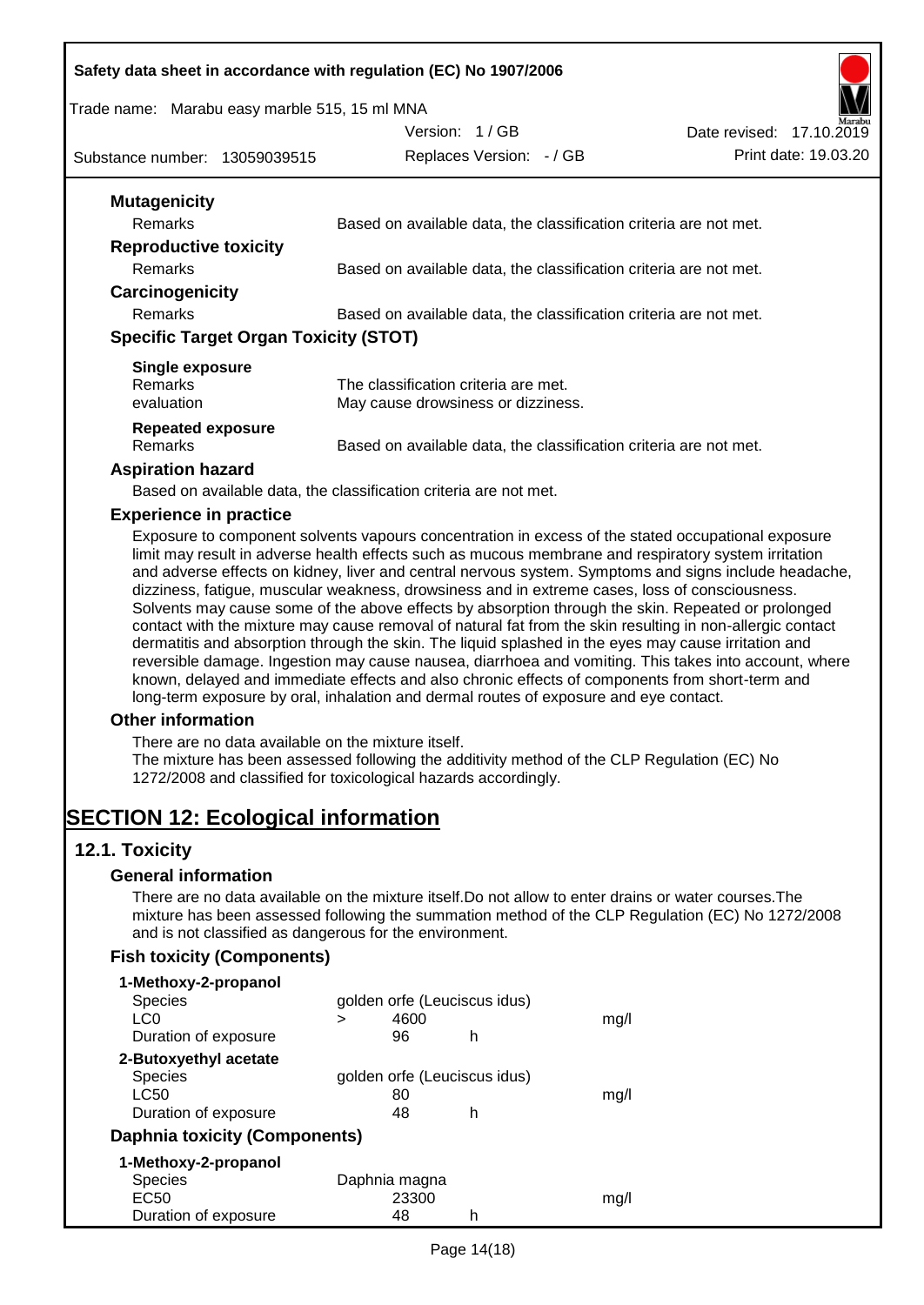| Safety data sheet in accordance with regulation (EC) No 1907/2006                                                            |                     |                                 |                          |  |                                                            |
|------------------------------------------------------------------------------------------------------------------------------|---------------------|---------------------------------|--------------------------|--|------------------------------------------------------------|
| Trade name: Marabu easy marble 515, 15 ml MNA                                                                                |                     |                                 | Version: 1/GB            |  | Date revised: 17.10.2019                                   |
| Substance number: 13059039515                                                                                                |                     |                                 | Replaces Version: - / GB |  | Print date: 19.03.20                                       |
| 2-Butoxyethyl acetate<br><b>Species</b><br><b>EC50</b><br>Duration of exposure<br><b>Algae toxicity (Components)</b>         |                     | Daphnia magna<br>37<br>48       | h                        |  | mg/l                                                       |
| 1-Methoxy-2-propanol<br><b>Species</b><br><b>EC50</b><br>Duration of exposure                                                | $\geq$              | Desmodesmus<br>1000<br>168      | h                        |  | mg/l                                                       |
| 2-Butoxyethyl acetate<br>EC <sub>50</sub><br>Duration of exposure<br><b>Bacteria toxicity (Components)</b>                   | $\, > \,$           | 500<br>72                       | h                        |  | mg/l                                                       |
| 1-Methoxy-2-propanol<br>Species<br><b>EC50</b>                                                                               | $\geq$              | activated sludge<br>1000        |                          |  | mg/l                                                       |
| 2-Butoxyethyl acetate<br><b>Species</b><br><b>EC10</b><br>Duration of exposure<br>Method                                     | OECD <sub>209</sub> | Pseudomonas putida<br>720<br>17 | h                        |  | mg/l                                                       |
| 12.2. Persistence and degradability                                                                                          |                     |                                 |                          |  |                                                            |
| <b>General information</b><br>No data available                                                                              |                     |                                 |                          |  |                                                            |
| <b>Biodegradability (Components)</b>                                                                                         |                     |                                 |                          |  |                                                            |
| 1-Methoxy-2-propanol<br>Value<br>Duration of test<br>evaluation<br>Method                                                    | <b>OECD 301 F</b>   | 90<br>28                        | d                        |  | $\%$<br>Readily biodegradable (according to OECD criteria) |
| 2-Butoxyethyl acetate<br>Value<br>Duration of test<br>evaluation<br>Method                                                   |                     | 88<br>28<br><b>OECD 301 C</b>   | d                        |  | $\%$<br>Readily biodegradable (according to OECD criteria) |
| 12.3. Bioaccumulative potential<br><b>General information</b><br>There are no data available on the mixture itself.          |                     |                                 |                          |  |                                                            |
| <b>Partition coefficient: n-octanol/water</b><br>Remarks                                                                     |                     | Not applicable                  |                          |  |                                                            |
| 12.4. Mobility in soil<br><b>General information</b><br>There are no data available on the mixture itself.                   |                     |                                 |                          |  |                                                            |
| 12.5. Results of PBT and vPvB assessment<br><b>General information</b><br>There are no data available on the mixture itself. |                     |                                 |                          |  |                                                            |
| 12.6. Other adverse effects                                                                                                  |                     |                                 |                          |  |                                                            |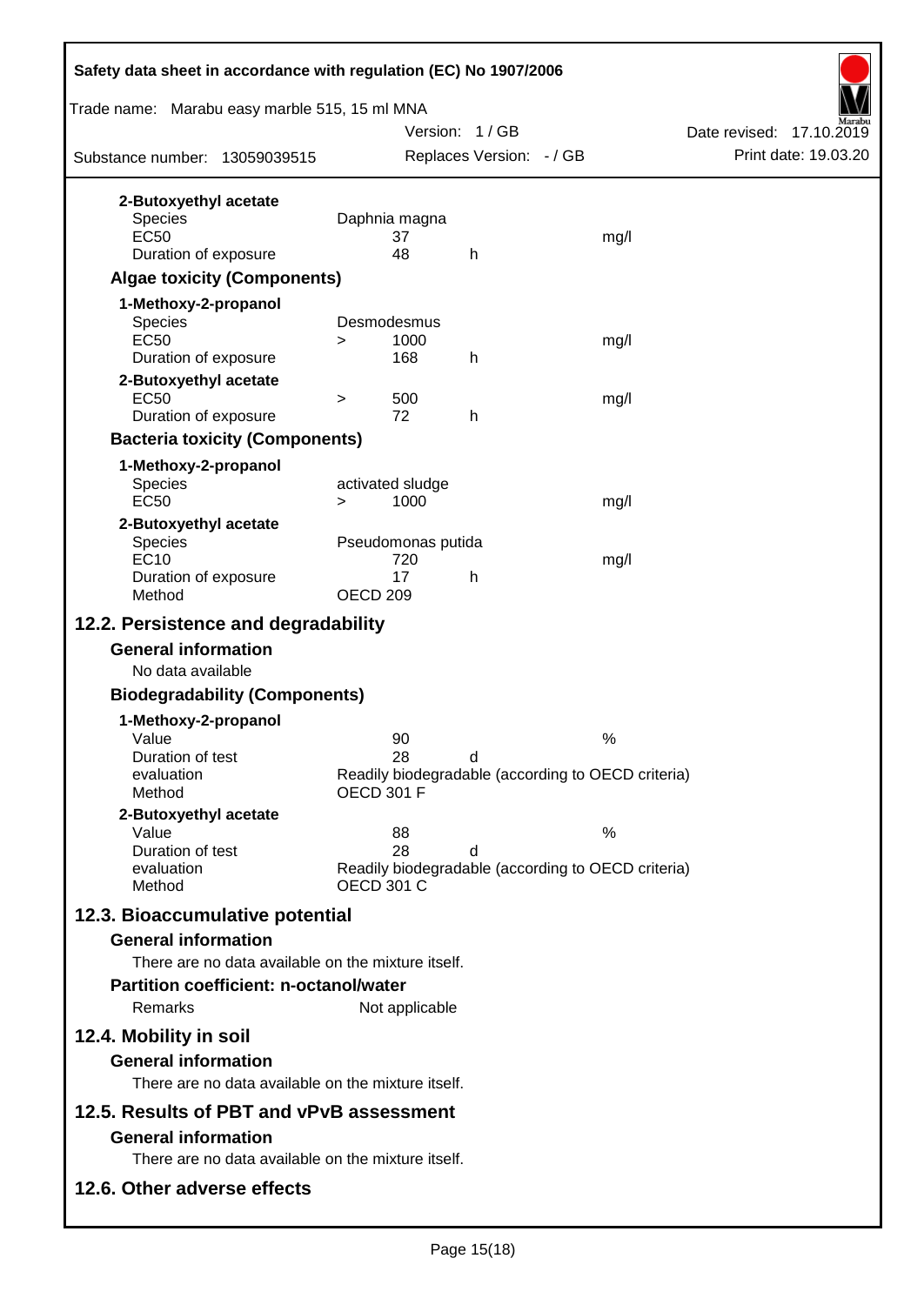## **Safety data sheet in accordance with regulation (EC) No 1907/2006**

Trade name: Marabu easy marble 515, 15 ml MNA

Version: 1 / GB

Substance number: 13059039515

Replaces Version: - / GB Print date: 19.03.20 Date revised: 17.10.2019

# **General information**

There are no data available on the mixture itself.

# **SECTION 13: Disposal considerations**

# **13.1. Waste treatment methods**

#### **Disposal recommendations for the product**

Do not allow to enter drains or water courses.

Wastes and emptied containers should be classified in accordance with relevant national regulation. The European Waste Catalogue classification of this product, when disposed of as waste is

EWC waste code 08 01 11<sup>\*</sup> waste paint and varnish containing organic solvents or other dangerous substances

If this product is mixed with other wastes, the original waste product code may no longer apply and the appropriate code should be assigned.

For further information contact your local waste authority.

#### **Disposal recommendations for packaging**

Using information provided in this safety data sheet, advice should be obtained from the relevant waste authority on the classification of empty containers.

Empty containers must be scrapped or reconditioned.

Not emptied containers are hazardous waste (waste code number 150110).

|                                     | <b>Land transport ADR/RID</b> | <b>Marine transport</b><br><b>IMDG/GGVSee</b> | Air transport<br><b>ICAO/IATA</b> |
|-------------------------------------|-------------------------------|-----------------------------------------------|-----------------------------------|
| Tunnel restriction code             | D/E                           |                                               |                                   |
| 14.1. UN number                     | 1263                          | 1263                                          | 1263                              |
| 14.2. UN proper shipping name       | <b>PAINT</b>                  | <b>PAINT</b>                                  | <b>PAINT</b>                      |
| 14.3. Transport hazard<br>class(es) | 3                             | 3                                             | 3                                 |
| Label                               |                               |                                               |                                   |
| 14.4. Packing group                 | Ш                             | Ш                                             | Ш                                 |
| Special provision                   | 640E                          |                                               |                                   |
| <b>Limited Quantity</b>             | 5 <sub>1</sub>                |                                               |                                   |
| Transport category                  | 3                             |                                               |                                   |
| 14.5. Environmental hazards         |                               | no                                            |                                   |

# **SECTION 14: Transport information**

#### **Information for all modes of transport 14.6. Special precautions for user**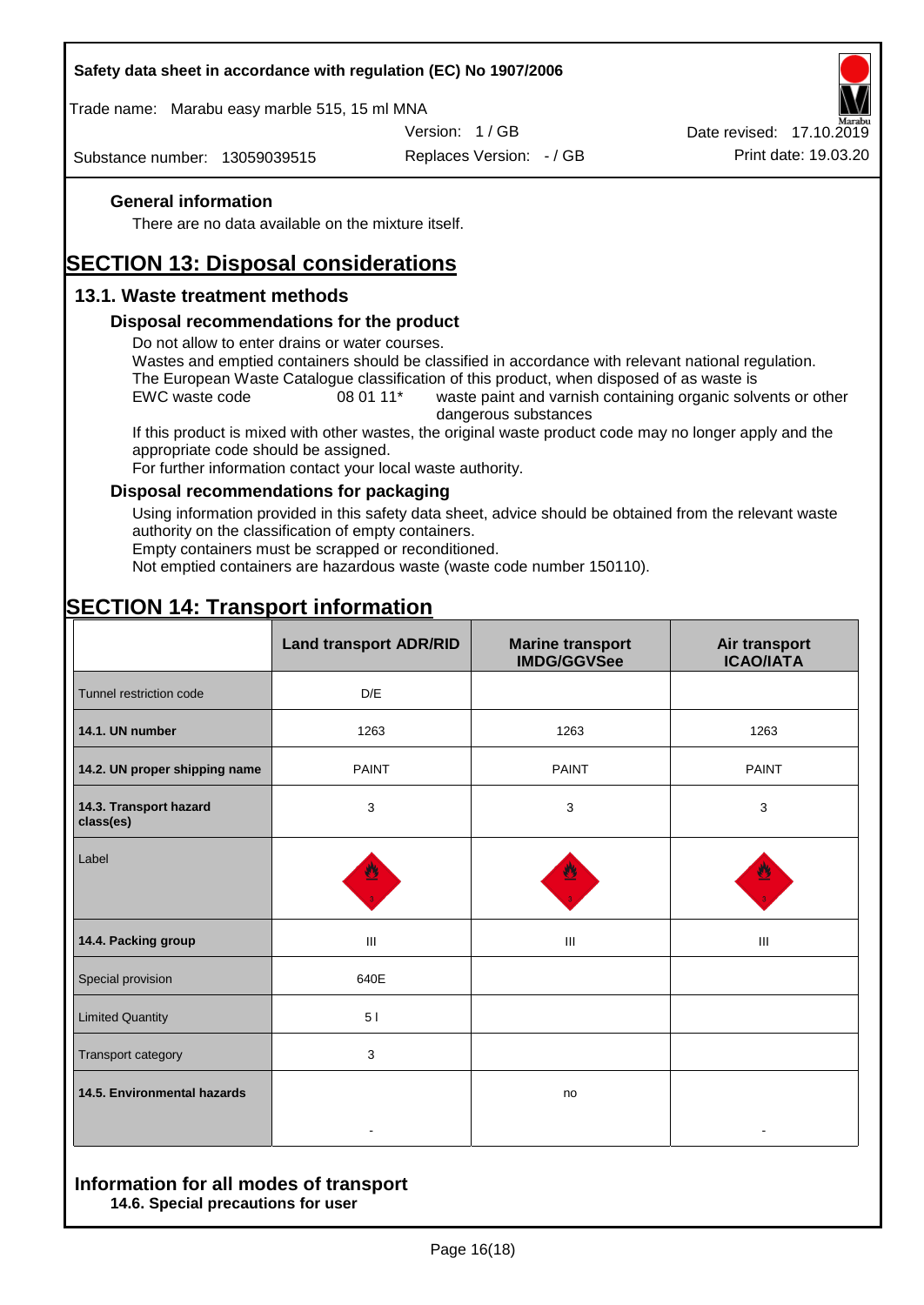| Safety data sheet in accordance with regulation (EC) No 1907/2006                                                                                                                                                                   |                                                                                       |                          |           |    |                          |                      |
|-------------------------------------------------------------------------------------------------------------------------------------------------------------------------------------------------------------------------------------|---------------------------------------------------------------------------------------|--------------------------|-----------|----|--------------------------|----------------------|
| Trade name: Marabu easy marble 515, 15 ml MNA                                                                                                                                                                                       |                                                                                       |                          |           |    |                          |                      |
|                                                                                                                                                                                                                                     |                                                                                       | Version: 1/GB            |           |    | Date revised: 17.10.2019 |                      |
| Substance number: 13059039515                                                                                                                                                                                                       |                                                                                       | Replaces Version: - / GB |           |    |                          | Print date: 19.03.20 |
| Transport within the user's premises:<br>Always transport in closed containers that are upright and secure.<br>Ensure that persons transporting the product know what to do in the event of an accident or spillage.                |                                                                                       |                          |           |    |                          |                      |
| <b>Other information</b><br>14.7. Transport in bulk according to Annex II of Marpol and the IBC Code<br>no                                                                                                                          |                                                                                       |                          |           |    |                          |                      |
| <b>SECTION 15: Regulatory information</b>                                                                                                                                                                                           |                                                                                       |                          |           |    |                          |                      |
| 15.1. Safety, health and environmental regulations/legislation specific for the substance<br>or mixture                                                                                                                             |                                                                                       |                          |           |    |                          |                      |
| Major-accident categories acc. 96/82/EC                                                                                                                                                                                             |                                                                                       |                          |           |    |                          |                      |
| 6<br>Category                                                                                                                                                                                                                       | Flammable                                                                             |                          | 5.000.000 | kg | 50.000.000               | kg                   |
| <b>VOC</b>                                                                                                                                                                                                                          |                                                                                       |                          |           |    |                          |                      |
| VOC (EU)<br>VOC (EU)                                                                                                                                                                                                                | 75,33                                                                                 | %<br>813,6               | g/l       |    |                          |                      |
| <b>Other information</b>                                                                                                                                                                                                            |                                                                                       |                          |           |    |                          |                      |
| The product does not contain substances of very high concern (SVHC).                                                                                                                                                                |                                                                                       |                          |           |    |                          |                      |
| <b>Other information</b>                                                                                                                                                                                                            |                                                                                       |                          |           |    |                          |                      |
| All components are contained in the AICS inventory.<br>All components are contained in the DSL inventory.<br>All components are contained in the ENCS inventory.<br>All components are contained in the TSCA inventory or exempted. |                                                                                       |                          |           |    |                          |                      |
| 15.2. Chemical safety assessment<br>For this preparation a chemical safety assessment has not been carried out.                                                                                                                     |                                                                                       |                          |           |    |                          |                      |
| <b>SECTION 16: Other information</b>                                                                                                                                                                                                |                                                                                       |                          |           |    |                          |                      |
| <b>Hazard statements listed in Chapter 3</b>                                                                                                                                                                                        |                                                                                       |                          |           |    |                          |                      |
| <b>EUH066</b><br>H226                                                                                                                                                                                                               | Repeated exposure may cause skin dryness or cracking.<br>Flammable liquid and vapour. |                          |           |    |                          |                      |
| H302                                                                                                                                                                                                                                | Harmful if swallowed.                                                                 |                          |           |    |                          |                      |
| H304                                                                                                                                                                                                                                | May be fatal if swallowed and enters airways.                                         |                          |           |    |                          |                      |
| H312                                                                                                                                                                                                                                | Harmful in contact with skin.                                                         |                          |           |    |                          |                      |
| H315                                                                                                                                                                                                                                | Causes skin irritation.                                                               |                          |           |    |                          |                      |
| H318                                                                                                                                                                                                                                | Causes serious eye damage.                                                            |                          |           |    |                          |                      |
| H332                                                                                                                                                                                                                                | Harmful if inhaled.                                                                   |                          |           |    |                          |                      |
| H335                                                                                                                                                                                                                                | May cause respiratory irritation.                                                     |                          |           |    |                          |                      |
| H336                                                                                                                                                                                                                                | May cause drowsiness or dizziness.                                                    |                          |           |    |                          |                      |
| H360D                                                                                                                                                                                                                               | May damage the unborn child.                                                          |                          |           |    |                          |                      |
| <b>CLP categories listed in Chapter 3</b>                                                                                                                                                                                           |                                                                                       |                          |           |    |                          |                      |
| Acute Tox. 4                                                                                                                                                                                                                        | Acute toxicity, Category 4                                                            |                          |           |    |                          |                      |
| Asp. Tox. 1                                                                                                                                                                                                                         | Aspiration hazard, Category 1                                                         |                          |           |    |                          |                      |
| Eye Dam. 1                                                                                                                                                                                                                          | Serious eye damage, Category 1                                                        |                          |           |    |                          |                      |
| Flam. Liq. 3                                                                                                                                                                                                                        | Flammable liquid, Category 3                                                          |                          |           |    |                          |                      |
| Repr. 1B                                                                                                                                                                                                                            | Reproductive toxicity, Category 1B                                                    |                          |           |    |                          |                      |
| Skin Irrit. 2                                                                                                                                                                                                                       | Skin irritation, Category 2                                                           |                          |           |    |                          |                      |
| STOT SE 3                                                                                                                                                                                                                           | Specific target organ toxicity - single exposure, Category 3                          |                          |           |    |                          |                      |
| <b>Supplemental information</b>                                                                                                                                                                                                     |                                                                                       |                          |           |    |                          |                      |
| Relevant changes compared with the previous version of the safety data sheet are marked with: ***                                                                                                                                   |                                                                                       |                          |           |    |                          |                      |
| This information is based on our present state of knowledge. However, it should not constitute a                                                                                                                                    |                                                                                       |                          |           |    |                          |                      |
| guarantee for any specific product properties and shall not establish a legally valid relationship.<br>The information in this Safety Data Sheet is based on the present state of knowledge and current                             |                                                                                       |                          |           |    |                          |                      |